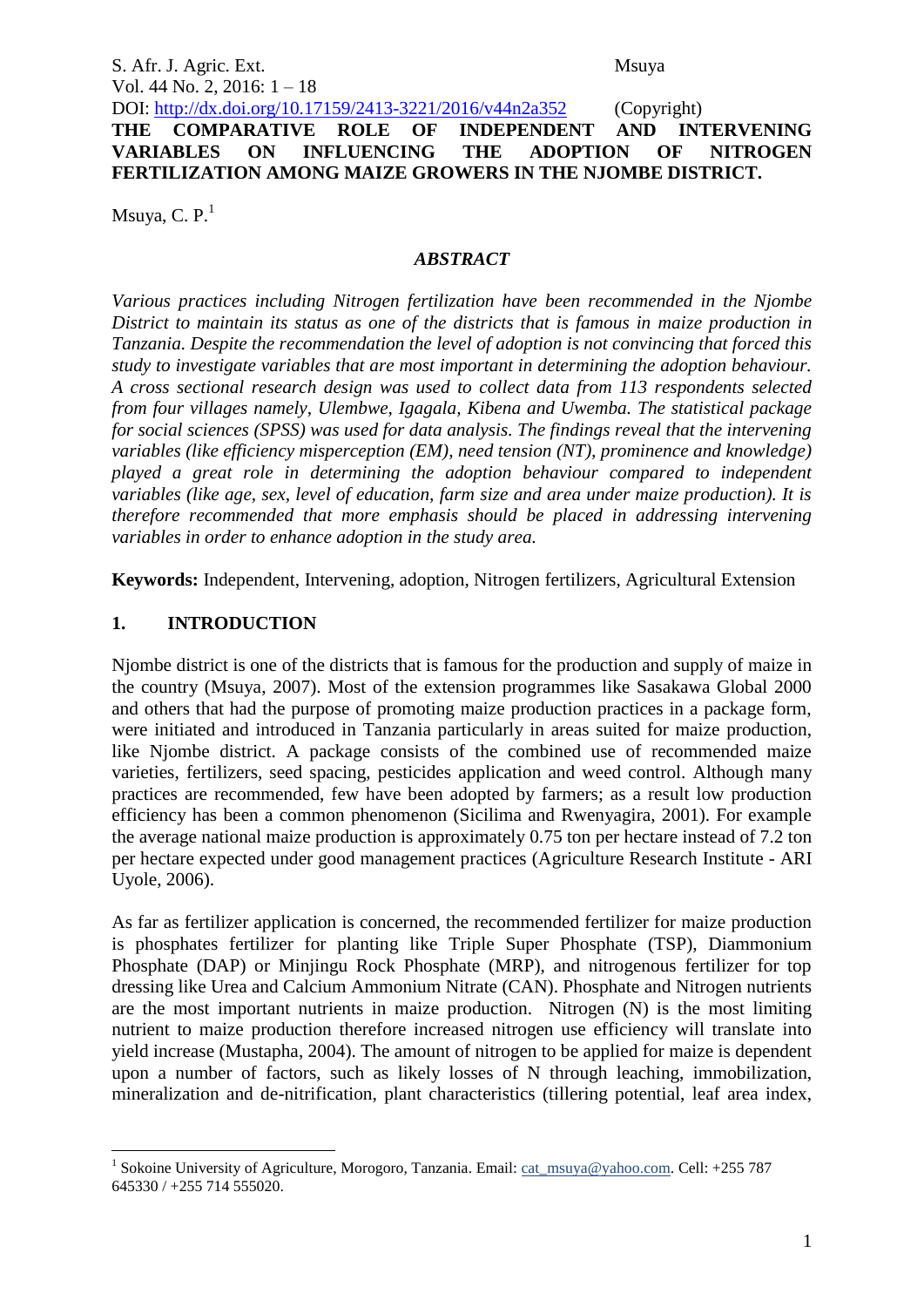#### S. Afr. J. Agric. Ext. Msuya Vol. 44 No. 2, 2016: 1 – 18 DOI: http://dx.doi.org/10.17159/2413-3221/2016/v44n2a352 (Copyright) resistance to lodging and length of growing cycle), management practices (dry land/irrigated systems, sowing/planting density, pest and diseases and weed control) (Mustapha, 2004).

Despite the recommended type and rate of fertilizers, evidence shows that in Tanzania, among the farmers who apply fertilizer in their fields, majority of them apply at a very low level about 8 kg/Ha (Shetto, 2007; Isaac, 2007; Kilima, 2011). The same situation applies in Njombe District. For example the recommended Nitrogen fertilizers in the Njombe District are CAN or UREA at a rate of at least 75kg per acre. About 25kg per acre is recommended at planting and at least 50 kg per acre as top dressing. This implies that two practices, namely the rate and time of application are recommended for full nitrogen fertilizer package application. Although this is the case research findings show that only 30 percent and 25 percent of farmers in the Njombe District apply the recommended rate and time of nitrogen fertilizer application, respectively (Msuya, 2007). This calls a need to study the factors influencing the adoption of recommended Nitrogen fertilizers in the study area. Understanding the reasons for low adoption will help extension staff, researchers and policy makers to come up with the strategies that will enhance its adoption and increase maize production.

Reasons for the non- or poor adoption of recommend practices have been associated with independent factors like farmers' characteristics and socio-economic, institutional and environmental factors (Rogers, 1995; Okoye, 1989; Anosike & Coughenour, 1990; Obinne, 1991; Lugeye, 1994). Due to the inconsistency of the findings as regards the relationship between independent variables and the adoption behaviour, other researchers (Düvel, 1975; Botha, 1985; Düvel & Scholtz, 1986; Koch, 1986; Koch, 1987; Düvel, 1995; Habtemariam, 2004) argue that the intervening variables namely; needs, knowledge and perception are the more direct and immediate precursors of the adoption behaviour. These opposing or even contradicting findings call for further investigations. In view of this, this study is designed with the main aim of comparing the role of independent and intervening variables in predicting the adoption of Nitrogen fertilizer among the maize growers in the Njombe district.

# **2. METHODOLOGY**

A validated, pre-tested structured questionnaire was used to collect data through personal interviews from 113 farmers. These were randomly drawn, representing five percent samples of four villages selected to represent the biggest variation in terms of bio-climatic conditions within the Njombe district of Tanzania. The surveyed villages were Kibena, Ulembwe, Uwemba and Igagala. The collected data were coded, computer-captured, cleansed and then analyzed using the statistical package for social sciences (SPSS). Chi- square was used to test whether there is any significant difference between variables while correlation was used to test whether there is any relationship between the variables under investigation. The linear regression model represented in equation 1 was used for analysis.

Equation 1:  $Y = 60 + 61X1 + 62X2 + ... + 6kXk + \epsilon 0$ 

Where Y is the predicted value on the dependent variable, β0 is the Y intercept, the Xs represent the various independent variables (of which there are k), and the βs are the coefficients assigned to each of the independent variables during regression and ε0 is error term.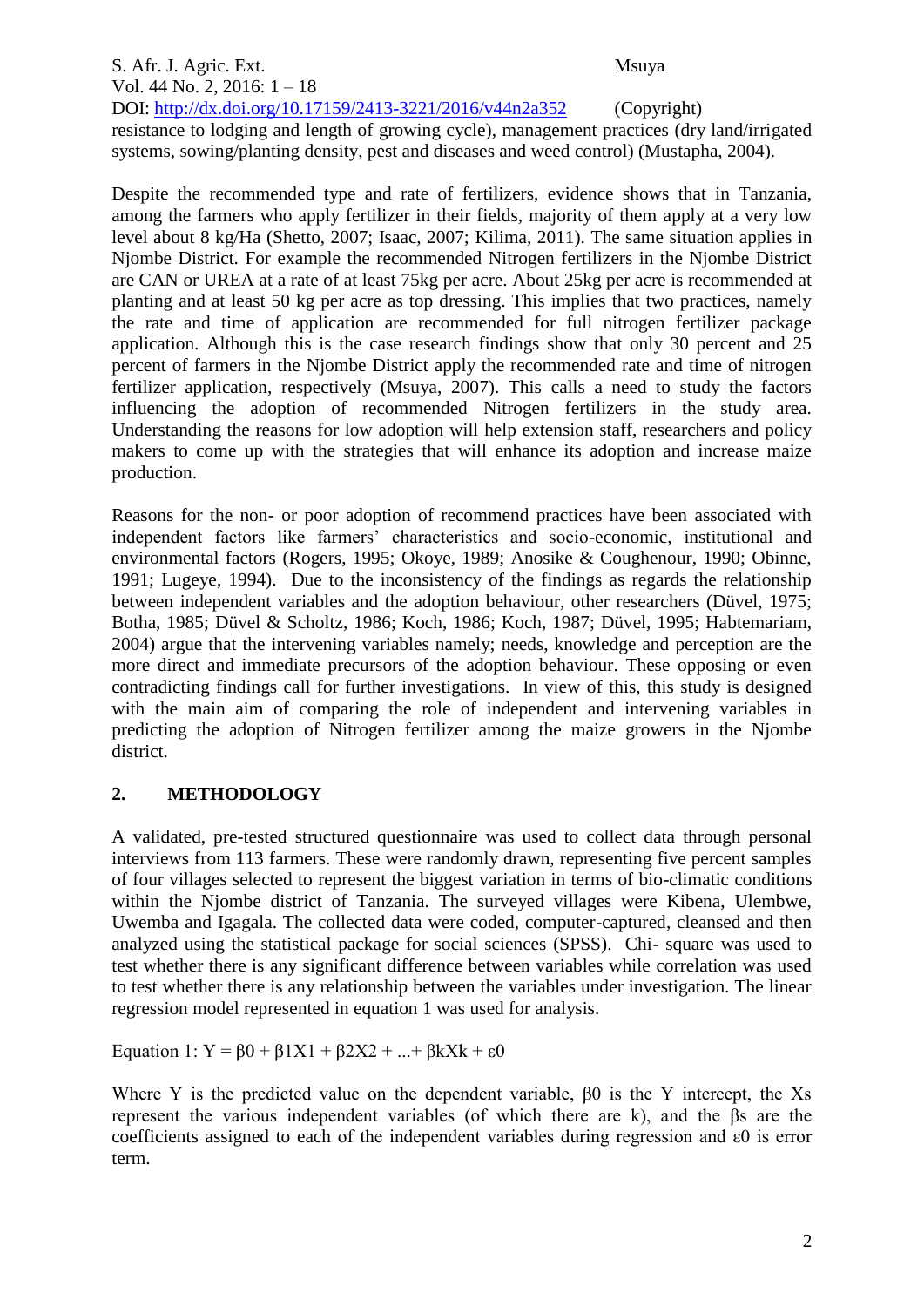S. Afr. J. Agric. Ext. Msuya Vol. 44 No. 2, 2016: 1 – 18 DOI: http://dx.doi.org/10.17159/2413-3221/2016/v44n2a352 (Copyright) It is important to note that the two recommended practices (the rate and time of nitrogen fertilization) were computed in order to have an adoption score for total nitrogen fertilizer package adoption. The scale points of the individual practices were added before being recategorized into three groups namely, <5 scale points for low adoption, 5-7 for medium adoption and >7 for high adoption or the recommended adoption.

# **3. RESULTS AND DISCUSSION**

This section describes the influence of individual independent and intervening variable on the adoption of recommended nitrogen fertilizer package. There after it will discuss the total influence of all independent and intervening variables investigated in order to determine which set of variables among the two is important in explaining the adoption behaviour in the study area. The independent variables will be discussed first followed by the intervening variables.

# **3.1 Independent Variables**

This part discusses the results of chi-square and correlation tests carried out to determine how the individual socio-economic and personal characteristics of farmers like age, sex, farm size and formal education influence the adoption of nitrogen fertilization in the Njombe district.

# 3.1.1 Age

Age of the farmers is one of the independent variables of assumed importance in affecting the adoption of nitrogen fertilization in the study area. It is hypothesized that the adoption is higher among young farmers than in older ones. The findings of the relationship between age and adoption are presented in Table 1 below.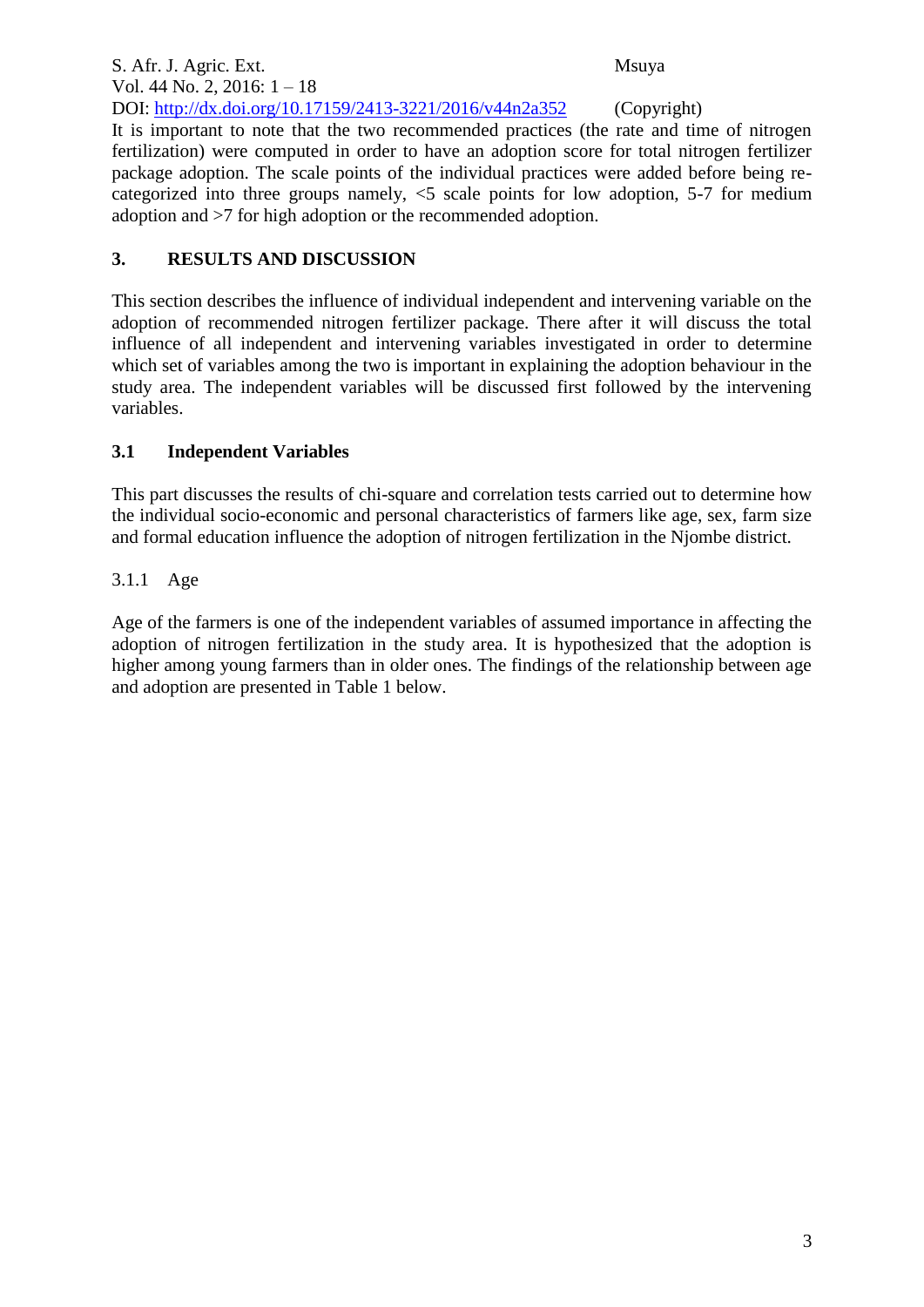## S. Afr. J. Agric. Ext. Msuya Vol. 44 No. 2, 2016: 1 – 18 DOI: http://dx.doi.org/10.17159/2413-3221/2016/v44n2a352 (Copyright)

|  |  | $\sqrt{2}$                                                                                    |
|--|--|-----------------------------------------------------------------------------------------------|
|  |  | <b>Table 1:</b> Distribution of respondents according to their age and nitrogen fertilization |

|                                                       |                | Age (years)   |                |               |              |               |                |               |  |  |  |
|-------------------------------------------------------|----------------|---------------|----------------|---------------|--------------|---------------|----------------|---------------|--|--|--|
| <b>Nitrogen fertilization</b>                         | $<$ 36         |               | 36-56          |               | $>56$        |               | <b>Total</b>   |               |  |  |  |
|                                                       | $\mathbf n$    | $\frac{0}{0}$ | $\mathbf n$    | $\frac{0}{0}$ | $\mathbf n$  | $\frac{0}{0}$ | $\mathbf n$    | $\frac{0}{0}$ |  |  |  |
| 1. Rate (kg/acre)                                     |                |               |                |               |              |               |                |               |  |  |  |
| $<$ 25                                                | $\overline{4}$ | 12.9          | 9              | 15.3          | 8            | 34.8          | 21             | 18.6          |  |  |  |
| $25 - 50$                                             | 6              | 19.4          | 20             | 33.9          | 9            | 39.1          | 35             | 31.0          |  |  |  |
| 50-75                                                 | 8              | 25.8          | 14             | 23.7          | $\mathbf{1}$ | 4.3           | 23             | 20.4          |  |  |  |
| $>75$                                                 | 13             | 41.9          | 16             | 27.1          | 5            | 21.7          | 34             | 30.1          |  |  |  |
| Total                                                 | 31             | 27.4          | 59             | 52.2          | 23           | 20.4          | 113            | 100.0         |  |  |  |
| $\chi^2$ = 11.976; df=6; p=0.063; r = -0.303; p=0.001 |                |               |                |               |              |               |                |               |  |  |  |
| 2. Time of fertilization                              |                |               |                |               |              |               |                |               |  |  |  |
| All at planting                                       | $\mathbf{1}$   | 3.2           | $\overline{2}$ | 3.6           | $\mathbf{1}$ | 5.3           | $\overline{4}$ | 3.8           |  |  |  |
| All as top dressing                                   | 19             | 61.3          | 43             | 78.2          | 12           | 63.2          | 74             | 70.5          |  |  |  |
| At planting $\&$ as top dressing                      | 11             | 35.5          | 10             | 18.2          | 6            | 31.6          | 27             | 25.7          |  |  |  |
| Total                                                 | 31             | 29.5          | 55             | 52.4          | 19           | 18.1          | 105            | 100.0         |  |  |  |
| $\chi^2$ = 3.735; df=4; p=0.443; r = -0.085; p=0.388  |                |               |                |               |              |               |                |               |  |  |  |
| 3. Total N-fertilization                              |                |               |                |               |              |               |                |               |  |  |  |
| $<$ 5                                                 | $\overline{4}$ | 12.9          | 9              | 15.3          | 8            | 34.8          | 21             | 18.6          |  |  |  |
| $5 - 7$                                               | 10             | 32.3          | 29             | 49.2          | 9            | 39.1          | 48             | 42.5          |  |  |  |
| >7                                                    | 17             | 54.8          | 21             | 35.6          | 6            | 26.1          | 44             | 38.9          |  |  |  |
| Total                                                 | 31             | 27.4          | 59             | 52.2          | 23           | 20.4          | 113            | 100.0         |  |  |  |
| $\chi^2$ = 8.737; df=4; p=0.068; r = -0.236; p=0.012  |                |               |                |               |              |               |                |               |  |  |  |

Although there are no significant differences between the age groups in terms of adoption of rate, time and total nitrogen fertilization the percentages and the negative correlation coefficients ( $r = -0.303$ ;  $r = -0.085$ ;  $r = -0.236$ ) show that the adoption seems to be higher in the category of young farmers than in the older ones. This proof is shown in a statistically significant negative correlation ( $r = -0.236$ ;  $p=0.012$ ) between farmers age and the adoption of total nitrogen fertilization. For example only 26.1 percent of the oldest category farmers applied the recommended level represented by a scale point of more than 7, while the percentage of young farmers who did so is as high as 54.8 percent.

The opposite tendency is evident where the percentage of the oldest farmers who scored less than 5 points is 34.8 percent, while the percentage of young farmers in the lowest adoption category is only 12.9 percent. The findings are in correspondence with the other findings that younger farmers are more likely to adopt a new technology than the older ones Van den Ban & Hawkins, 1996 cited by Msuya, 2007). The results are not supportive of many other findings (Habtemariam, 2004; Kalineza, 2000; Temu, 1996) that reflect a non-linear or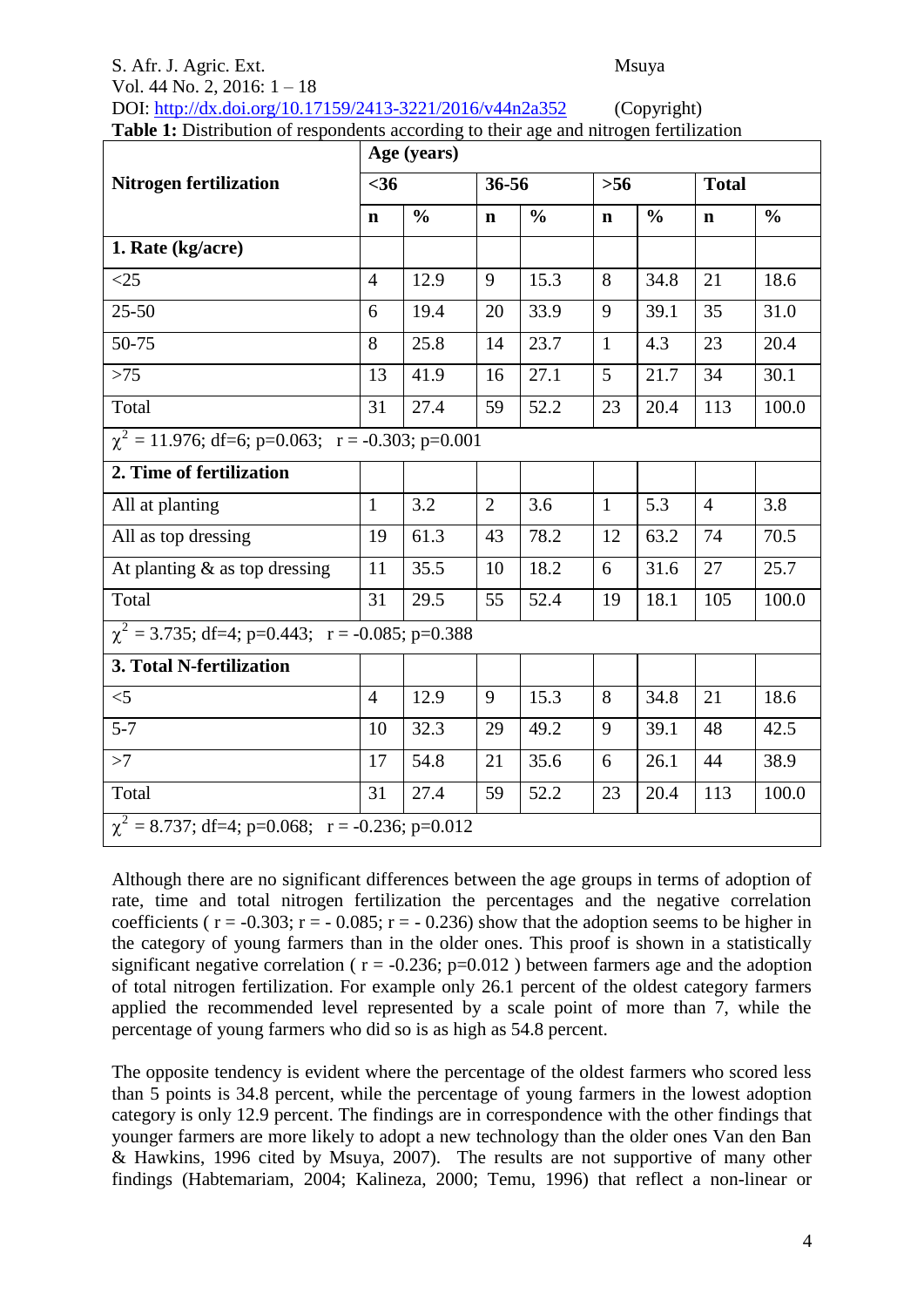S. Afr. J. Agric. Ext. Msuya Vol. 44 No. 2, 2016: 1 – 18 DOI: http://dx.doi.org/10.17159/2413-3221/2016/v44n2a352 (Copyright) parabolic correlation between adoption and age, implying that frequently the middle-age group tend to be the ones with the highest adoption rate. In this case the middle group shows even bigger resemblance with the oldest group as far as poor adoption is concerned.

#### 3.1.2 Sex

An overview of the influence of sex as a behaviour determinant is given in Table 2

|                                                      | <b>Sex</b>     |               |                |               |                |               |  |  |  |  |  |
|------------------------------------------------------|----------------|---------------|----------------|---------------|----------------|---------------|--|--|--|--|--|
| <b>Nitrogen fertilization</b>                        | <b>Male</b>    |               | <b>Female</b>  |               | <b>Total</b>   |               |  |  |  |  |  |
|                                                      | $\mathbf n$    | $\frac{0}{0}$ | $\mathbf n$    | $\frac{0}{0}$ | $\mathbf n$    | $\frac{0}{0}$ |  |  |  |  |  |
| 1. Rate (kg/acre)                                    |                |               |                |               |                |               |  |  |  |  |  |
| <25                                                  | 10             | 14.3          | 11             | 25.6          | 21             | 18.6          |  |  |  |  |  |
| $25 - 50$                                            | 20             | 28.6          | 15             | 34.9          | 35             | 31.0          |  |  |  |  |  |
| 50-75                                                | 16             | 22.9          | $\overline{7}$ | 16.3          | 23             | 20.4          |  |  |  |  |  |
| $>75$                                                | 24             | 34.3          | 10             | 23.3          | 34             | 30.1          |  |  |  |  |  |
| Total                                                | 70             | 61.9          | 43             | 38.1          | 113            | 100.0         |  |  |  |  |  |
| $\chi^2$ = 3.815; df=3; p=0.282; r = -0.176; p=0.062 |                |               |                |               |                |               |  |  |  |  |  |
| 2. Time of N-fertilization                           |                |               |                |               |                |               |  |  |  |  |  |
| All at planting                                      | $\overline{2}$ | 3.0           | $\overline{2}$ | 5.3           | $\overline{4}$ | 3.8           |  |  |  |  |  |
| All as top dressing                                  | 47             | 70.1          | 27             | 71.1          | 74             | 70.5          |  |  |  |  |  |
| At planting $\&$ as top dressing                     | 18             | 26.9          | 9              | 23.7          | 27             | 25.7          |  |  |  |  |  |
| Total                                                | 67             | 63.8          | 38             | 36.2          | 105            | 100.0         |  |  |  |  |  |
| $\chi^2$ = 0.429; df=2; p=0.807; r = -0.053; p=0.593 |                |               |                |               |                |               |  |  |  |  |  |
| 3. Total N-fertilization                             |                |               |                |               |                |               |  |  |  |  |  |
| $<$ 5                                                | 10             | 14.3          | 11             | 25.6          | 21             | 18.6          |  |  |  |  |  |
| $5 - 7$                                              | 29             | 41.4          | 19             | 44.2          | 48             | 42.5          |  |  |  |  |  |
| >7                                                   | 31             | 44.3          | 13             | 30.2          | 44             | 38.9          |  |  |  |  |  |
| Total                                                | 70             | 61.9          | 43             | 38.1          | 113            | 100.0         |  |  |  |  |  |
| $\chi^2$ = 3.228; df=2; p=0.199; r = -0.168; p=0.075 |                |               |                |               |                |               |  |  |  |  |  |

|  |  | Table 2: Distribution of respondents according to their sex and nitrogen fertilization |  |
|--|--|----------------------------------------------------------------------------------------|--|
|  |  |                                                                                        |  |

The distributions in Table 2 indicate some relationship, but according to the  $\chi^2$  analyses the difference between the gender groups is not significant. ( $\chi^2$  = 3.815, df=3, p=0.282;  $\chi^2$  = 0.429; df=2; p=0.807;  $\chi^2$  = 3.228; df=2; p=0.199). However, the negative correlation coefficients, especially in the case of the rate of nitrogen fertilization and the total adoption score where the values approach the five percent probability, do suggest that male farmers are more inclined to adopt the recommended nitrogen fertilization. Again the suspicion is that this behaviour is indirectly rather than directly related to sex, and can be attributed to factors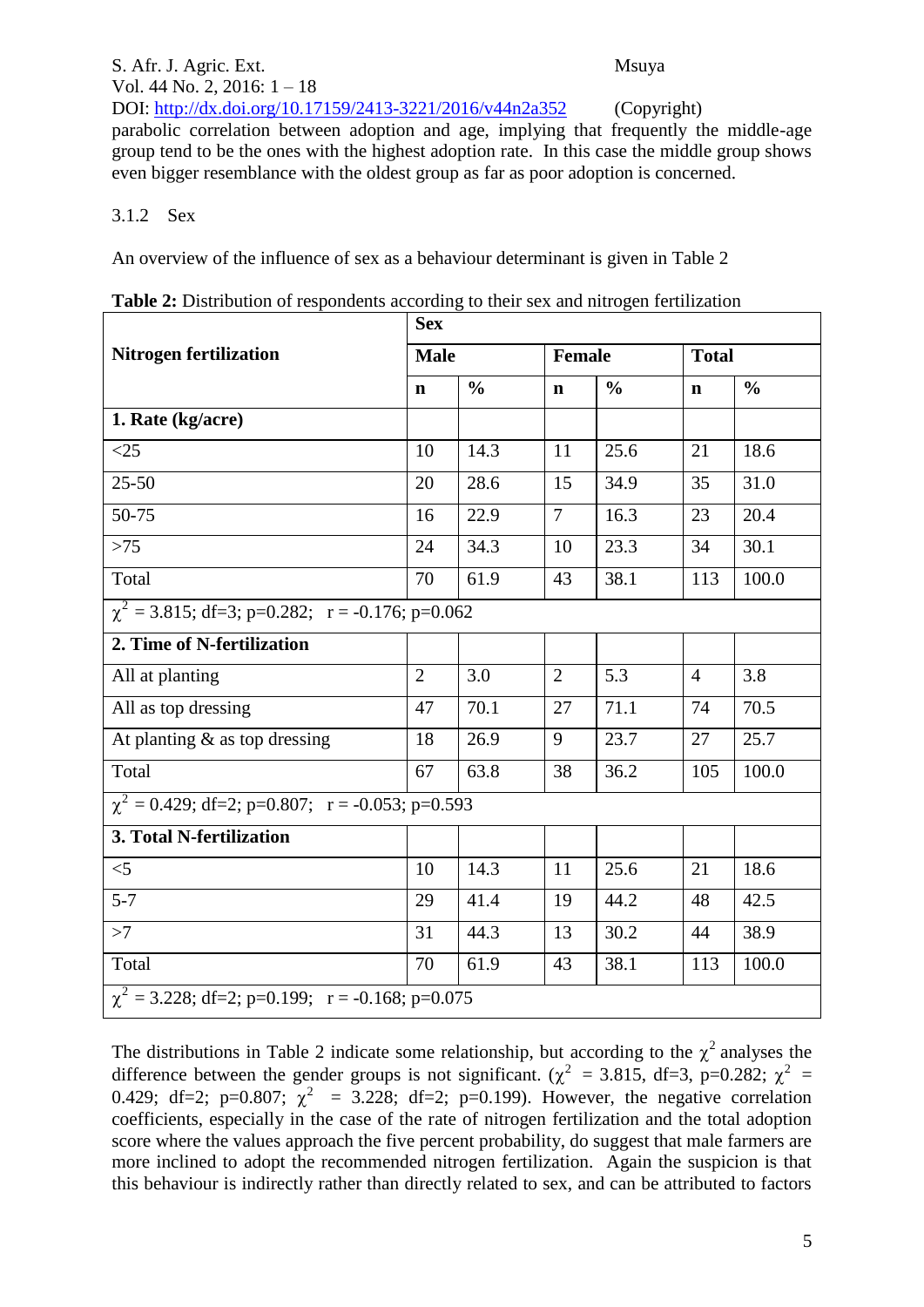S. Afr. J. Agric. Ext. Msuya Vol. 44 No. 2, 2016: 1 – 18 DOI: http://dx.doi.org/10.17159/2413-3221/2016/v44n2a352 (Copyright) such as less access to resources and to extension information (Jefremovas, 1991; Stephens, 1992; Gass & Bigs, 1993).

#### 3.1.3 Formal education

Formal education is also assumed to be an important factor in the adoption of nitrogen fertilization. Its influence is shown in Table 3.

|  | Table 3: Distribution of respondents according to their formal education and nitrogen |  |  |  |  |  |
|--|---------------------------------------------------------------------------------------|--|--|--|--|--|
|  | fertilization                                                                         |  |  |  |  |  |

|                                                       | <b>Formal education (years)</b> |               |                |               |                |               |                |               |  |  |
|-------------------------------------------------------|---------------------------------|---------------|----------------|---------------|----------------|---------------|----------------|---------------|--|--|
| <b>Nitrogen fertilization</b>                         | <b>None</b>                     |               | $1-7$ yrs      |               | $>7$ yrs       |               | <b>Total</b>   |               |  |  |
|                                                       | $\mathbf n$                     | $\frac{0}{0}$ | $\mathbf n$    | $\frac{0}{0}$ | $\mathbf n$    | $\frac{0}{0}$ | N              | $\frac{0}{0}$ |  |  |
| 1. Rate (kg/acre)                                     |                                 |               |                |               |                |               |                |               |  |  |
| $<$ 25                                                | 11                              | 55.0          | 9              | 14.1          | $\mathbf{1}$   | 3.4           | 21             | 18.6          |  |  |
| $25 - 50$                                             | $\overline{7}$                  | 35.0          | 23             | 35.9          | 5              | 17.2          | 35             | 31.0          |  |  |
| 50-75                                                 | $\overline{2}$                  | 10.0          | 14             | 21.9          | $\tau$         | 24.1          | 23             | 20.4          |  |  |
| $>75$                                                 | $\overline{0}$                  | 0.0           | 18             | 28.1          | 16             | 55.2          | 34             | 30.1          |  |  |
| Total                                                 | 20                              | 17.7          | 64             | 56.6          | 29             | 25.7          | 113            | 100.0         |  |  |
| $\chi^2$ = 34.424 df=6; p=0.000; r = 0.510; p=0.000   |                                 |               |                |               |                |               |                |               |  |  |
| 2. Time of N-fertilization                            |                                 |               |                |               |                |               |                |               |  |  |
| All at planting                                       | $\overline{2}$                  | 14.3          | $\overline{2}$ | 3.2           | $\overline{0}$ | 0.0           | $\overline{4}$ | 3.8           |  |  |
| All as top dressing                                   | 12                              | 85.7          | 40             | 63.5          | 22             | 78.6          | 74             | 70.5          |  |  |
| At planting & as top dressing                         | $\overline{0}$                  | 0.0           | 21             | 33.3          | 6              | 21.4          | 27             | 25.7          |  |  |
| Total                                                 | 14                              | 13.3          | 63             | 60.0          | 28             | 26.7          | 105            | 100.0         |  |  |
| $\chi^2 = 11.547$ ; df=4; p=0.021; r = 0.153; p=0.120 |                                 |               |                |               |                |               |                |               |  |  |
| 3. Total N-fertilization                              |                                 |               |                |               |                |               |                |               |  |  |
| $<$ 5                                                 | 11                              | 55.0          | 9              | 14.1          | $\mathbf{1}$   | 3.4           | 21             | 18.6          |  |  |
| $5 - 7$                                               | 9                               | 45.0          | 29             | 45.3          | 10             | 34.5          | 48             | 42.5          |  |  |
| >7                                                    | $\overline{0}$                  | 0.0           | 26             | 40.6          | 18             | 62.1          | 44             | 38.9          |  |  |
| Total                                                 | 20                              | 17.7          | 64             | 56.6          | 29             | 25.7          | 113            | 100.0         |  |  |
| $\chi^2$ = 30.957; df=4; p=0.000; r = 0.485; p=0.000  |                                 |               |                |               |                |               |                |               |  |  |

The formal education categories differ significantly with respect to the adoption of the recommended rate, time and total nitrogen fertilization. With exception to the time of nitrogen fertilization the nature of the percentage distribution clearly indicates that the application tends to increase with an increased level of formal education. This is clearly seen in Table 3 where 62.1 percent of those respondents with formal education of more than seven years of schooling had adopted the recommended total nitrogen fertilization but not a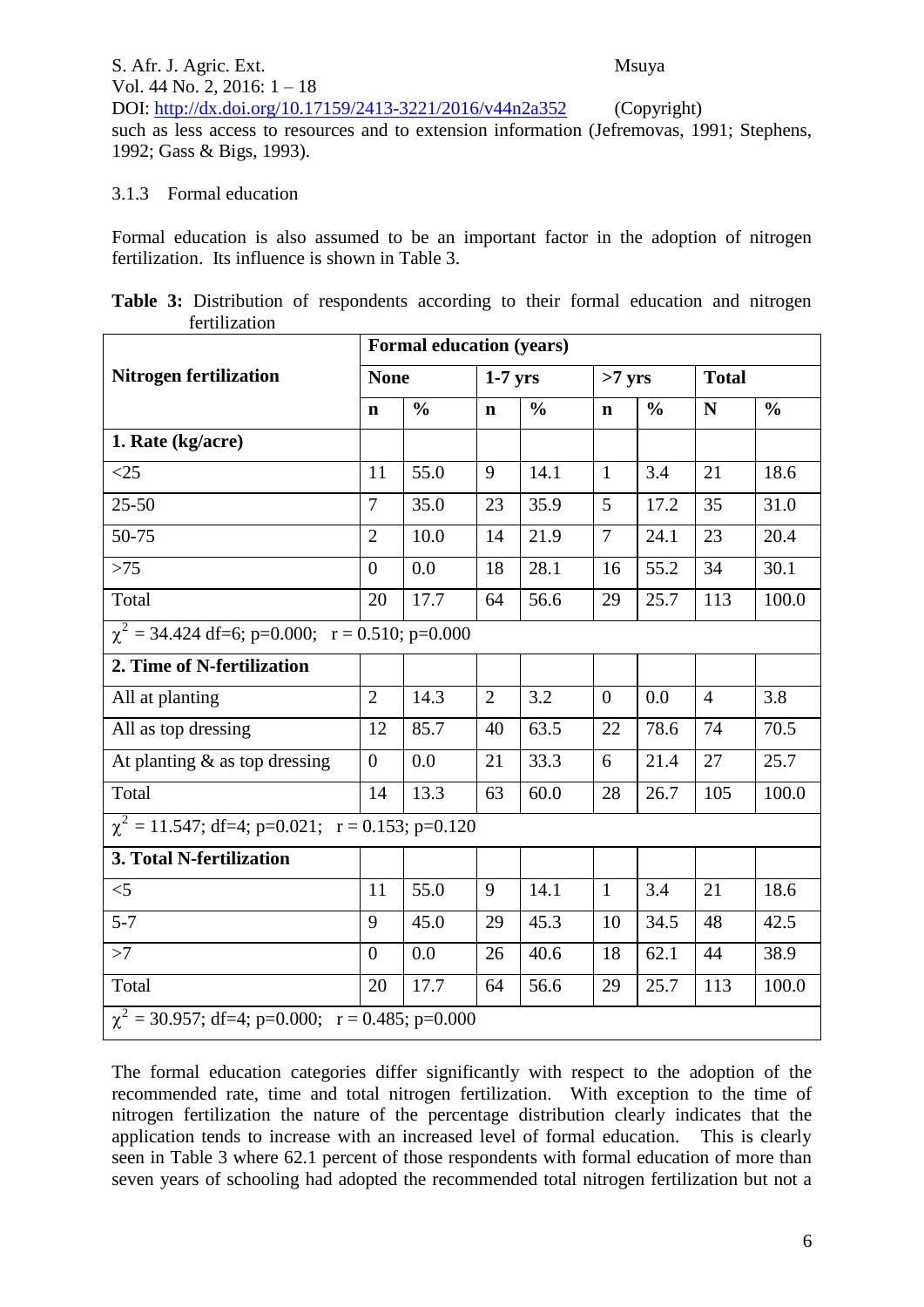S. Afr. J. Agric. Ext. Msuya Vol. 44 No. 2, 2016: 1 – 18 DOI: http://dx.doi.org/10.17159/2413-3221/2016/v44n2a352 (Copyright) single respondent of those who did not have formal education did so. The later could even be an indication that some form of formal training is essential for nitrogen fertilization to be adopted. This relationship also finds its expression in a highly significant positive correlation coefficient of 0.485 ( $p = 0.000$ ), indicating that the higher the formal education is, the higher the adoption tends to be.

#### 3.1.4 Farm size

With respect to the adoption of new ideas or technologies, indications have been that large farm operators have higher rates of adoption than small farmers (Kalineza, 2000). The findings regarding the influence of farm size on nitrogen fertilization are presented in Table 4.

|                                                       | Farm size (Acres) |               |             |               |                |               |                |               |  |  |
|-------------------------------------------------------|-------------------|---------------|-------------|---------------|----------------|---------------|----------------|---------------|--|--|
| <b>Nitrogen fertilization</b>                         | $\leq$ 3          |               | $3 - 6$     |               | >6             |               | <b>Total</b>   |               |  |  |
|                                                       | $\mathbf n$       | $\frac{0}{0}$ | $\mathbf n$ | $\frac{0}{0}$ | $\mathbf n$    | $\frac{0}{0}$ | N              | $\frac{0}{0}$ |  |  |
| 1. Rate (kg/acre)                                     |                   |               |             |               |                |               |                |               |  |  |
| $<$ 25                                                | 12                | 30.8          | 8           | 17.8          | $\mathbf{1}$   | 3.4           | 21             | 18.6          |  |  |
| $25 - 50$                                             | 13                | 33.3          | 14          | 31.1          | 8              | 27.6          | 35             | 31.0          |  |  |
| 50-75                                                 | 5                 | 12.8          | 10          | 22.2          | 8              | 27.6          | 23             | 20.4          |  |  |
| $>75$                                                 | 9                 | 23.1          | 13          | 28.9          | 12             | 41.4          | 34             | 30.1          |  |  |
| Total                                                 | 39                | 34.5          | 45          | 39.8          | 29             | 25.7          | 113            | 100.0         |  |  |
| $\chi^2$ = 10.682; df=6; p=0.099; r = 0.274; p=0.003  |                   |               |             |               |                |               |                |               |  |  |
| 2. Time of N-fertilization                            |                   |               |             |               |                |               |                |               |  |  |
| All at planting                                       | $\mathbf{1}$      | 2.9           | 3           | 7.0           | $\overline{0}$ | 0.0           | $\overline{4}$ | 3.8           |  |  |
| All as top dressing                                   | 29                | 85.3          | 29          | 67.4          | 16             | 57.1          | 74             | 70.5          |  |  |
| At planting $\&$ as top dressing                      | $\overline{4}$    | 11.8          | 11          | 25.6          | 12             | 42.9          | 27             | 25.7          |  |  |
| Total                                                 | 34                | 32.4          | 43          | 41.0          | 28             | 26.7          | 105            | 100.0         |  |  |
| $\chi^2$ = 9.861; df=4; p=0.043; r = 0.258; p=0.008   |                   |               |             |               |                |               |                |               |  |  |
| 3. Total N-fertilization                              |                   |               |             |               |                |               |                |               |  |  |
| $<$ 5                                                 | 12                | 30.8          | 8           | 17.8          | $\mathbf{1}$   | 3.4           | 21             | 18.6          |  |  |
| $5 - 7$                                               | 17                | 43.6          | 19          | 42.2          | 12             | 41.4          | 48             | 42.5          |  |  |
| >7                                                    | 10                | 25.6          | 18          | 40.0          | 16             | 55.2          | 44             | 38.9          |  |  |
| Total                                                 | 39                | 34.5          | 45          | 39.8          | 29             | 25.7          | 113            | 100.0         |  |  |
| $\chi^2 = 10.474$ ; df=4; p=0.033; r = 0.299; p=0.001 |                   |               |             |               |                |               |                |               |  |  |

There are clear indications of a correlation at  $p < 0.05$  between farm size and adoption. The positive correlations ( $r = 0.274$ ;  $r = 0.258$ ;  $r = 0.299$ ) imply that the individuals with large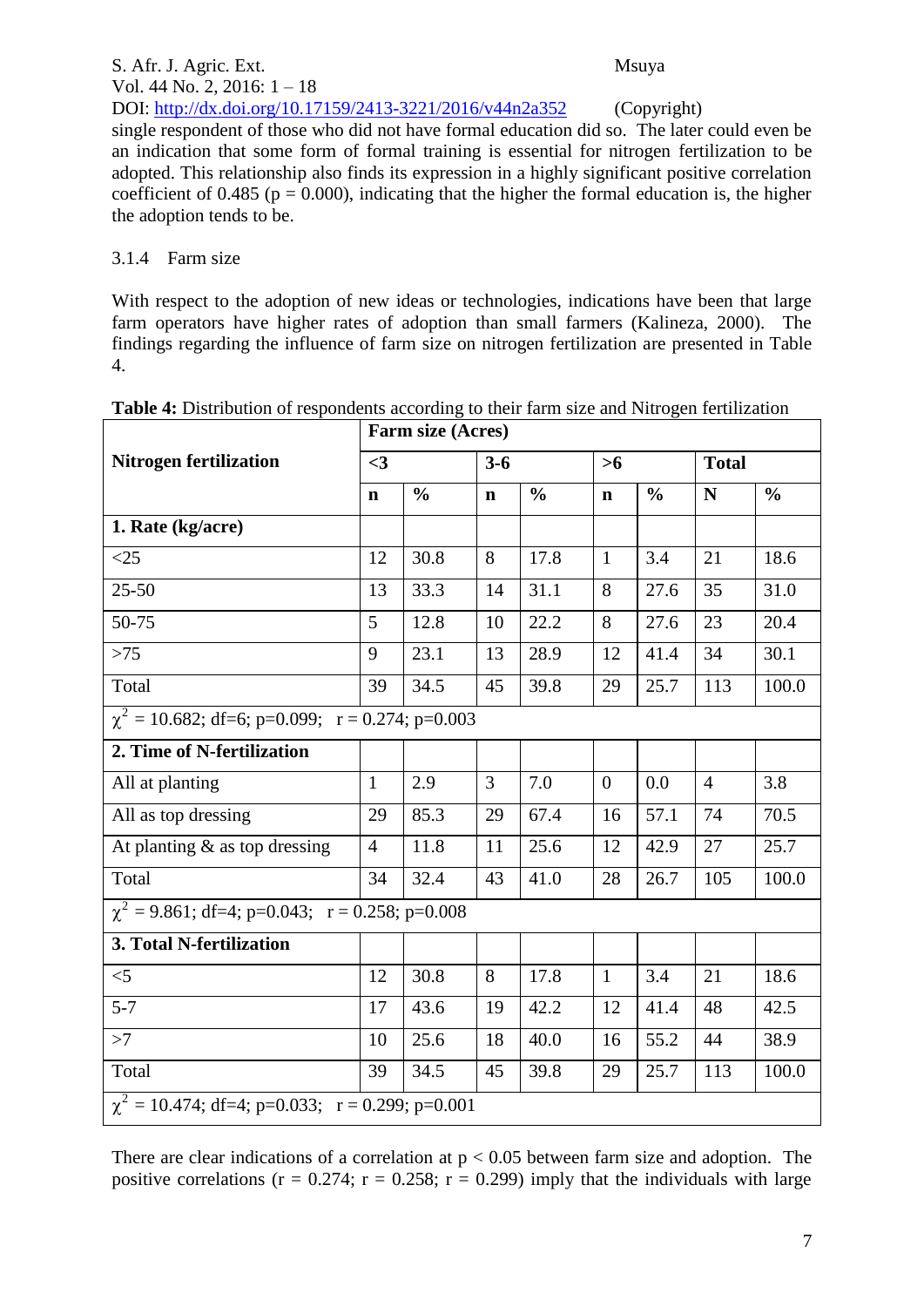S. Afr. J. Agric. Ext. Msuya Vol. 44 No. 2, 2016: 1 – 18 DOI: http://dx.doi.org/10.17159/2413-3221/2016/v44n2a352 (Copyright) farm sizes are more likely to adhere to the required nitrogen fertilization than small farm holders.

As far as the rate of fertilization is concerned this relationship is clearly shown in Table 4 where 41.4 percent of those with farm sizes of more than six acres had the highest adoption rate while only 23.1 percent of those on smaller farms (less than six acres) accomplished the same level of adoption. It appears that farm size more than any of the other factors influences this practice, which might imply that practical considerations are a factor when it comes to farm size.

### 3.1.5 Area under maize

If size of farm acts as a behaviour determinant, a similar influence could be expected from the size of the enterprise, in this case the total area under maize production. The survey results with respect to the relationship between the area under maize and nitrogen fertilization are summarized in Table 5.

|                                                      | Area under maize (Acres) |               |             |               |                  |               |                |               |  |  |
|------------------------------------------------------|--------------------------|---------------|-------------|---------------|------------------|---------------|----------------|---------------|--|--|
| <b>Nitrogen fertilization</b>                        | $\leq$ $=$ $1$           |               | $1.1 - 3$   |               | >3               |               | <b>Total</b>   |               |  |  |
|                                                      | $\mathbf n$              | $\frac{0}{0}$ | $\mathbf n$ | $\frac{0}{0}$ | $\mathbf n$      | $\frac{0}{0}$ | $\mathbf n$    | $\frac{0}{0}$ |  |  |
| 1. Rate (kg/acre)                                    |                          |               |             |               |                  |               |                |               |  |  |
| <25                                                  | 10                       | 38.5          | 11          | 18.3          | $\boldsymbol{0}$ | 0.0           | 21             | 18.           |  |  |
| $25 - 50$                                            | $\overline{7}$           | 26.9          | 20          | 33.3          | 8                | 29.6          | 35             | 31.0          |  |  |
| 50-75                                                | $\overline{4}$           | 15.4          | 12          | 20.0          | $\overline{7}$   | 25.9          | 23             | 20.4          |  |  |
| $>75$                                                | 5                        | 19.2          | 17          | 28.3          | 12               | 44.4          | 34             | 30.1          |  |  |
| Total                                                | 26                       | 23.0          | 60          | 53.1          | 27               | 23.9          | 113            | 100.0         |  |  |
| $\chi^2$ = 14.469; df=6; p=0.025; r = 0.310; p=0.001 |                          |               |             |               |                  |               |                |               |  |  |
| 2. Time of fertilization                             |                          |               |             |               |                  |               |                |               |  |  |
| All at planting                                      | $\mathbf{1}$             | 4.5           | 3           | 5.4           | $\boldsymbol{0}$ | 0.00          | $\overline{4}$ | 3.8           |  |  |
| All as top dressing                                  | 16                       | 72.7          | 41          | 73.2          | 17               | 63.0          | 74             | 70.5          |  |  |
| At planting $\&$ as top dressing                     | 5                        | 22.7          | 12          | 21.4          | 10               | 37.0          | 27             | 25.7          |  |  |
| Total                                                | 22                       | 21.0          | 56          | 53.3          | 27               | 25.7          | 105            | 100.0         |  |  |
| $\chi^2$ = 3.526; df=4; p=0.474; r = 0.138; p=0.161  |                          |               |             |               |                  |               |                |               |  |  |
| 3. Total N-fertilization                             |                          |               |             |               |                  |               |                |               |  |  |
| $<$ 5                                                | 10                       | 38.5          | 11          | 18.3          | $\overline{0}$   | 0.0           | 21             | 18.6          |  |  |
| $5 - 7$                                              | 8                        | 30.8          | 28          | 46.7          | 12               | 44.4          | 48             | 42.5          |  |  |
| $\overline{z}$                                       | 8                        | 30.8          | 21          | 35.0          | 15               | 55.6          | 44             | 38.9          |  |  |
| Total                                                | 26                       | 23.0          | 60          | 53.1          | 27               | 23.9          | 113            | 100.0         |  |  |
| $\chi^2$ = 14.258; df=4; p=0.007; r = 0.297; p=0.001 |                          |               |             |               |                  |               |                |               |  |  |

**Table 5:** Distribution of respondents according to their area under maize and nitrogen fertilization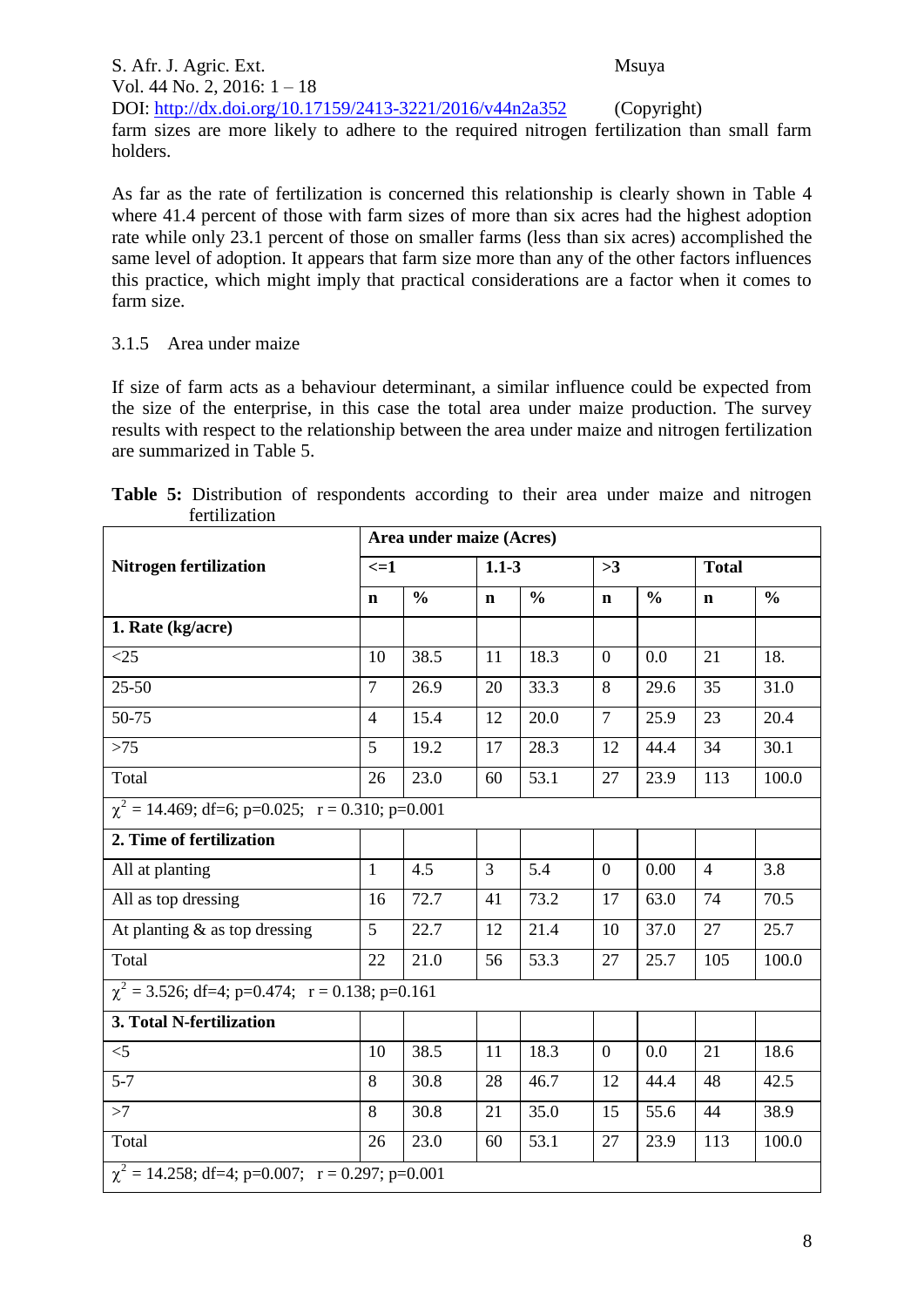As confirmed by both chi-square ( $\chi^2$  = 14.258; df = 4; p=0.007) and the correlation (r = 0.297; p=0.001) there is a significant relationship between the area under maize and the adoption of nitrogen fertilization (measured both in terms of the time and rate of application), implying that the bigger the area under maize, the higher the adoption tends to be. For instance, 55.6 percent of those respondents with more than three acres had applied the recommended nitrogen fertilization, but the percentage of those with equal or less than one acre is only 30.8 percent.

#### **3.1.6 Total Influence of Independent Variables**

All the independent variables discussed above were entered into the linear regression model to evaluate their total contribution to the variance regarding the adoption of nitrogen fertilization. The model results are presented in Table 6.

**Table 6:** Regression analysis of the influences of independent variables on adoption of nitrogen fertilization

| ັ<br><b>Variable</b>                         | <b>Beta</b> |          | p     |
|----------------------------------------------|-------------|----------|-------|
| (Constant)                                   |             | 2.458    | 0.016 |
| <b>Sex</b>                                   | $-0.061$    | $-0.666$ | 0.507 |
| Age                                          | $-0.234$    | $-2.425$ | 0.017 |
| Formal education                             | 0.269       | 2.656    | 0.009 |
| Farm size                                    | 0.214       | 2.059    | 0.042 |
| Area under maize<br>$\overline{\phantom{a}}$ | 0.102       | 1.081    | 0.282 |

 $R^2 = 0.295$ , p = 0.000

The regression analysis confirms the significant influence of most of the tested independent variables. Only the area under maize and sex do not contribute significantly to the total variance regarding adoption of nitrogen fertilization. However, the overall contribution towards explaining the variance in adoption is only 29.5 percent, which is reflected in  $\mathbb{R}^2$ value ( $R^2 = 0.295$ ;  $p = 0.000$ ). As shown in Table 6 formal education seems to be the only variable contributing very significantly to the adoption behaviour.

### **3.2 Intervening Variables**

To establish the relative influence of intervening variables, namely needs (efficiency misperception - EM and need tension - NT), knowledge (awareness) and perception (prominence) compared to the independent personal and environmental factors on nitrogen fertilization, the former are analyzed in a similar fashion. First the influences of the individual intervening variables are analysed, and then the overall influence is analysed and compared.

### 3.2.1 Efficiency misperception (EM)

The efficiency misperception is one of the results of insufficient or absent aspiration. The insufficient aspiration is a function of overrating own efficiency. Therefore efficiency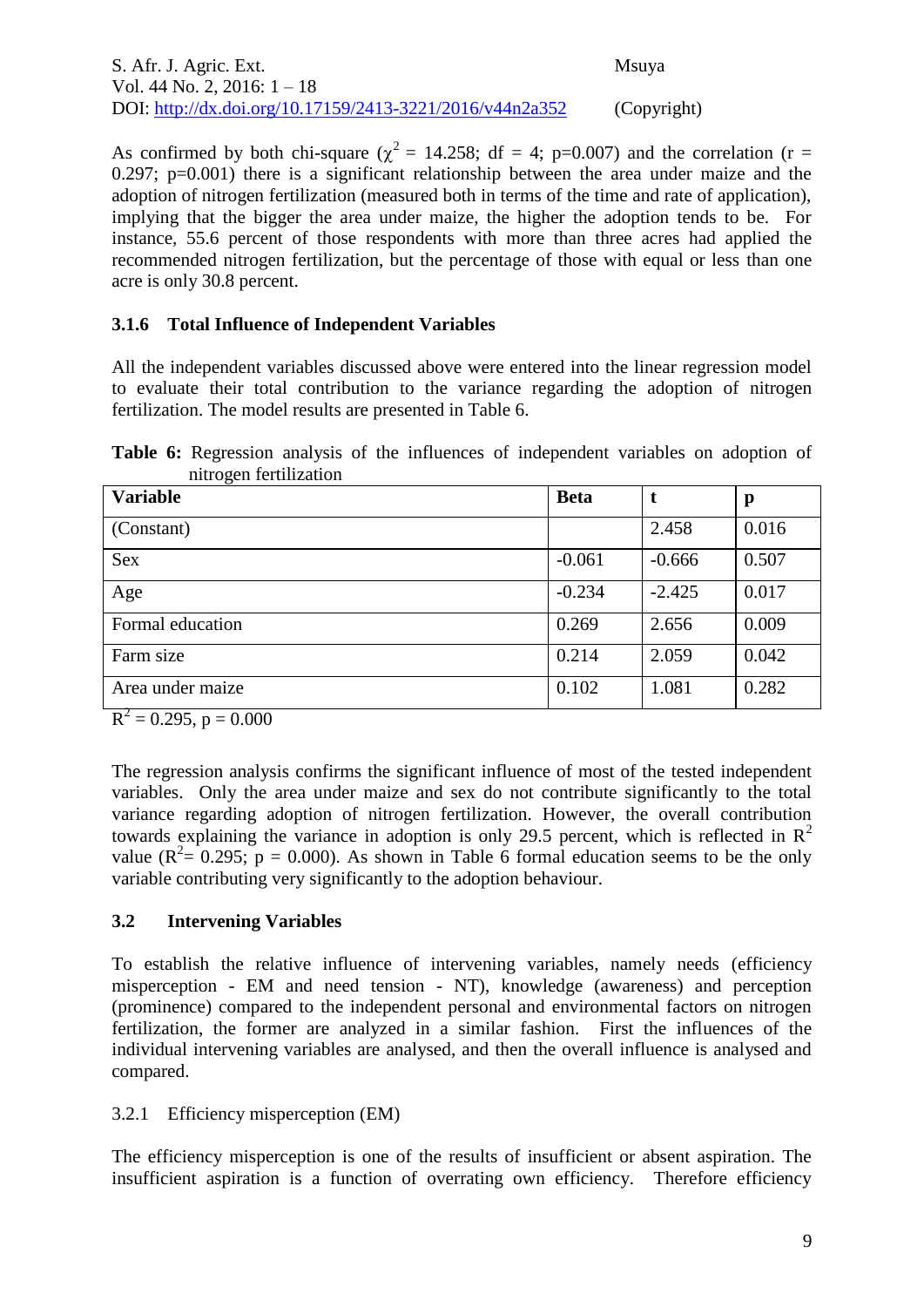| S. Afr. J. Agric. Ext.                                                                         | Msuya       |
|------------------------------------------------------------------------------------------------|-------------|
| Vol. 44 No. 2, 2016: $1 - 18$                                                                  |             |
| DOI: http://dx.doi.org/10.17159/2413-3221/2016/v44n2a352                                       | (Copyright) |
| misperception refers to the degree to which individuals incorrectly (usually overrate) their   |             |
| efficiency (Düvel, 1995). Düvel (1991) noted that, there is a tendency of individuals to       |             |
| overrating (or underrating) their own production and/or practice adoption efficiency. This has |             |
| been argued by the author to have a tremendously effect on adoption behaviour due to the       |             |
| fact that the more the current efficiency is overrated, the smaller the problem scope or need  |             |
| tension becomes and thus the smaller the incentive to adopt recommended innovations.           |             |

The efficiency misperception of nitrogen fertilization is assumed to have an influence on the adoption behaviour. Table 7 shows the relationship between EM and adoption of Table 7 shows the relationship between EM and adoption of recommended rate of nitrogen fertilization.

|                                                         | Perceived current efficiency (PCE) |               |                |                              |                |                            |                  |                      |                |               |                |               |
|---------------------------------------------------------|------------------------------------|---------------|----------------|------------------------------|----------------|----------------------------|------------------|----------------------|----------------|---------------|----------------|---------------|
| <b>Nitrogen</b><br>fertilization                        | <b>Underrate</b>                   |               |                | <b>Slightly</b><br>underrate |                | <b>Assess</b><br>correctly |                  | Slightly<br>overrate | Overrate       |               | <b>Total</b>   |               |
|                                                         | $\mathbf n$                        | $\frac{0}{0}$ | $\mathbf n$    | $\frac{0}{0}$                | $\mathbf n$    | $\frac{0}{0}$              | $\mathbf n$      | $\frac{0}{0}$        | $\mathbf n$    | $\frac{0}{0}$ | N              | $\frac{0}{0}$ |
| 1. Rate<br>(kg/acre)                                    |                                    |               |                |                              |                |                            |                  |                      |                |               |                |               |
| <25                                                     | $\mathbf{0}$                       | 0.0           | $\overline{0}$ | 0.00                         | $\overline{0}$ | 0.0                        | $\overline{2}$   | 10.5                 | 19             | 59.4          | 21             | 18.6          |
| $25 - 50$                                               | $\overline{4}$                     | 12.9          | $\overline{7}$ | 36.8                         | $\theta$       | 0.0                        | 11               | 57.9                 | 13             | 40.6          | 35             | 31.0          |
| 50-75                                                   | 12                                 | 38.7          | 5              | 26.3                         | $\overline{0}$ | 0.0                        | 6                | 31.6                 | $\theta$       | 0.0           | 23             | 20.4          |
| $>75$                                                   | 15                                 | 48.4          | $\overline{7}$ | 36.8                         | 12             | 100.0                      | $\boldsymbol{0}$ | 0.0                  | $\overline{0}$ | 0.0           | 34             | 30.1          |
| Total                                                   | 31                                 | 27.4          | 19             | 16.8                         | 12             | 10.6                       | 19               | 16.8                 | 32             | 28.3          | 113            | 100.0         |
| $\chi^2$ = 107.612; df=12; p=0.000; r = -0.695; p=0.000 |                                    |               |                |                              |                |                            |                  |                      |                |               |                |               |
| 2. Time of N-<br>fertilization                          |                                    |               |                |                              |                |                            |                  |                      |                |               |                |               |
| Planting                                                | $\overline{0}$                     | 0.0           | $\overline{0}$ | 0.0                          | $\overline{0}$ | 0.0                        | $\theta$         | 0.0                  | $\overline{4}$ | 9.3           | $\overline{4}$ | 3.8           |
| Top dressing                                            | $\theta$                           | 0.0           | $\overline{7}$ | 87.5                         | $\overline{0}$ | 0.0                        | 30               | 85.7                 | 37             | 86.0          | 74             | 70.5          |
| <b>Both</b>                                             | 11                                 | 100.0         | $\mathbf{1}$   | 12.5                         | 8              | 100.0                      | 5                | 14.3                 | $\overline{2}$ | 4.7           | 27             | 25.7          |
| Total                                                   | 11                                 | 10.5          | 8              | 7.6                          | 8              | 7.6                        | 35               | 33.3                 | 43             | 41.0          | 105            | 100.0         |
| $\chi^2$ = 72.634; df=8; p=0.000; r = -0.613; p=0.000   |                                    |               |                |                              |                |                            |                  |                      |                |               |                |               |
| 3. Total N-<br>fertilization                            |                                    |               |                |                              |                |                            |                  |                      |                |               |                |               |
| $<$ 5                                                   | $\overline{0}$                     | 0.0           | $\overline{0}$ | 0.0                          | $\mathbf{1}$   | 3.7                        | 9                | 24.3                 | 11             | 100.0         | 21             | 18.6          |
| $5 - 7$                                                 | $\overline{4}$                     | 36.4          | 8              | 29.6                         | 14             | 51.9                       | 22               | 59.5                 | $\overline{0}$ | 0.0           | 48             | 42.5          |
| >7                                                      | $\overline{7}$                     | 63.6          | 19             | 70.4                         | 12             | 44.4                       | 6                | 16.2                 | $\overline{0}$ | 0.0           | 44             | 38.9          |
| Total                                                   | 11                                 | 9.7           | 27             | 23.9                         | 27             | 23.9                       | 37               | 32.9                 | 11             | 7.9           | 113            | 100.0         |
| $\chi^2$ = 77.032; df=8; p=0.000; r = 0.629; p=0.000    |                                    |               |                |                              |                |                            |                  |                      |                |               |                |               |

**Table 7:** Distribution of respondents according to their efficiency misperception (EM) and nitrogen fertilization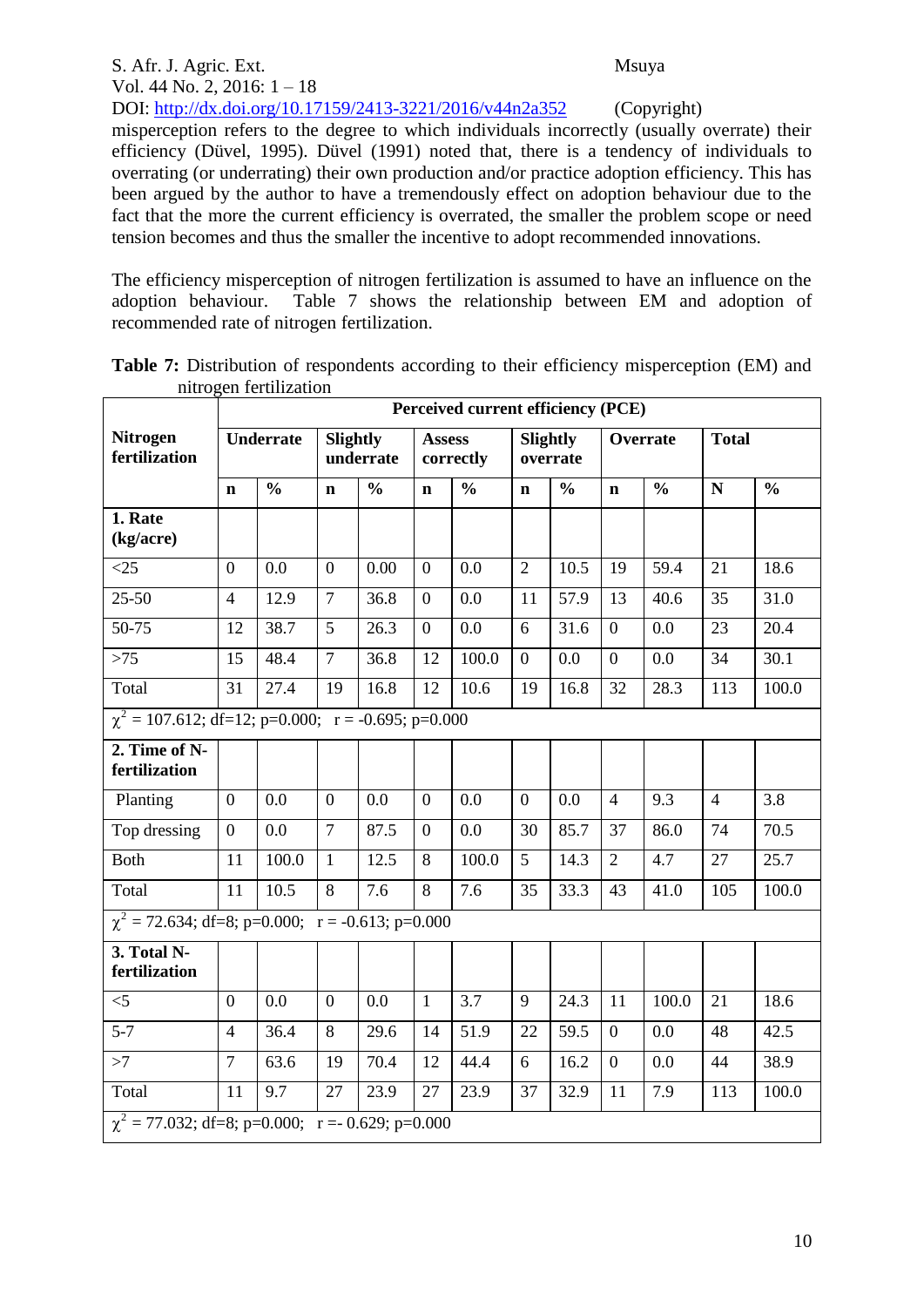The minority of respondents (7.6 percent) assess their current efficiency of total nitrogen fertilizer application correctly in the sense that their assessments are inline with the assessment by the enumerator and assuming that the more objective scale used by the enumerator is the objectively correct one. All of these respondents adopted the recommended rate of nitrogen fertilization. The findings further show that not a single respondent who overrated or assessed his/her nitrogen fertilization efficiency to be higher than it really is, adopted the recommended rate, which would imply that they are satisfied with their current rate of nitrogen fertilization and thus have no need (low need tension) to go for the recommended rate. The opposite tendency applies on all individuals that underrate their efficiency.

This close relationship between efficiency misperception and adoption of recommended rate of nitrogen fertilization finds its expression in the highly significant negative correlation (r=- 0.695, p=0.000). The same tendency and highly significant negative correlation is observed in time and total nitrogen fertilization, which implies that the adoption rate decreases with an increasing overrating of the current adoption efficiency. The more farmers misperceive or overrate their efficiency of nitrogen adoption, or the more they perceive their own efficiency of nitrogen application to be better than it really is, the lower the incentive to change their behaviour towards what is recommended.

3.2.2 Need Tension (NT)

Need Tension is defined as a perceived discrepancy between the present situation and the desired situation or level of aspiration (Düvel, 1995). This variable has been shown by different research studies to have a direct and positive relationship with the adoption behaviour (Koch, 1987; Düvel and Botha, 1999; Düvel and Scholtz, 1986; Msuya, 2007). Distorted problem perceptions around the factual situation could lead to irrational decisionmaking that may include non-adoption, under adoption or even over adoption (Düvel, 1995). The influence of NT on the adoption of nitrogen fertilization is indicated in Table 8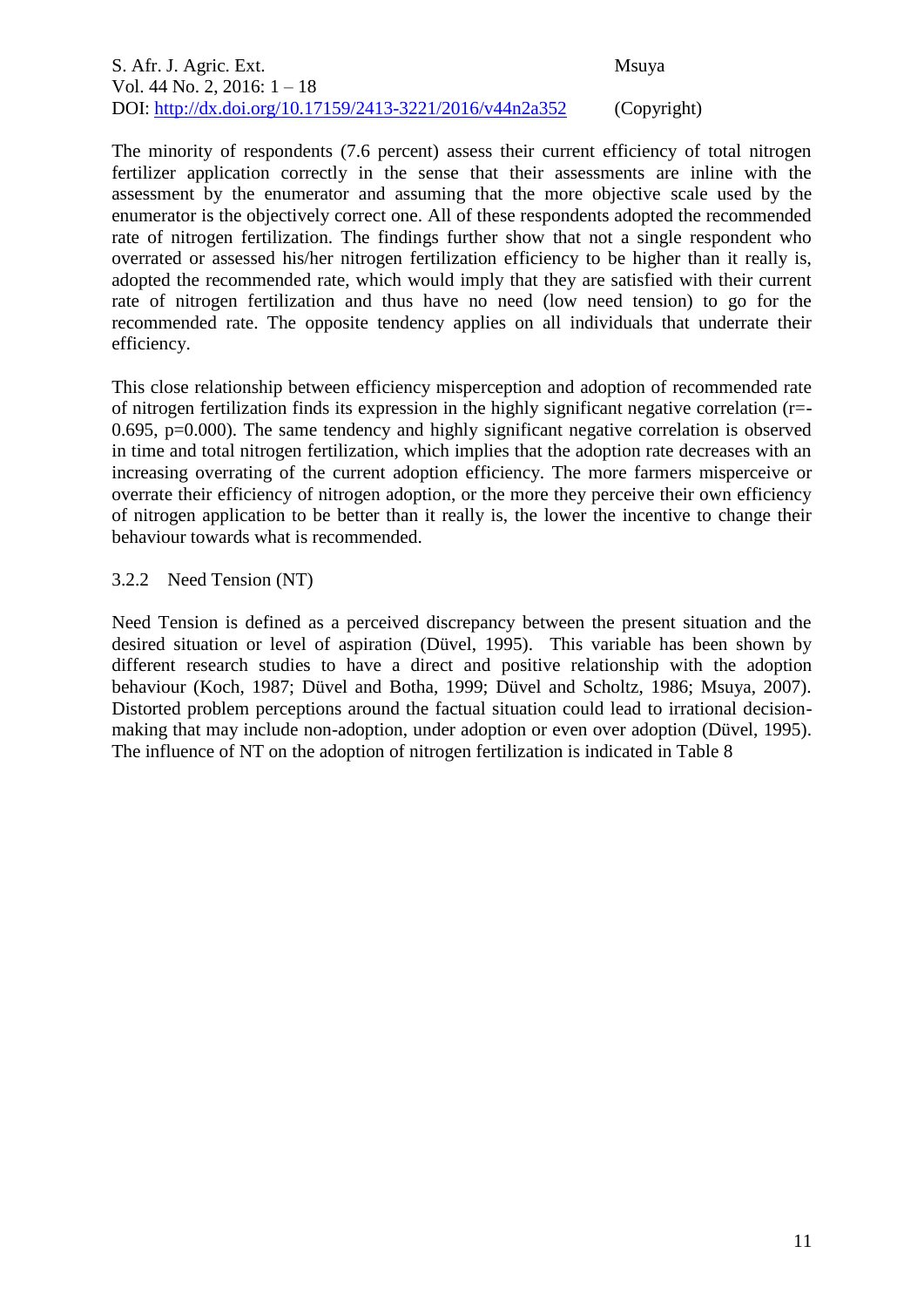| S. Afr. J. Agric. Ext.                                   | Msuya       |
|----------------------------------------------------------|-------------|
| Vol. 44 No. 2, 2016: $1-18$                              |             |
| DOI: http://dx.doi.org/10.17159/2413-3221/2016/v44n2a352 | (Copyright) |

|                                                        |                | <b>Need tension (NT)</b> |                |               |                |               |                |               |  |  |  |  |
|--------------------------------------------------------|----------------|--------------------------|----------------|---------------|----------------|---------------|----------------|---------------|--|--|--|--|
| <b>Nitrogen fertilization</b>                          | Low            |                          |                | <b>Medium</b> | High           |               | <b>Total</b>   |               |  |  |  |  |
|                                                        | $\mathbf n$    | $\frac{0}{0}$            | $\mathbf n$    | $\frac{0}{0}$ | $\mathbf n$    | $\frac{0}{0}$ | N              | $\frac{0}{0}$ |  |  |  |  |
| 1. Rate (kg/acre)                                      |                |                          |                |               |                |               |                |               |  |  |  |  |
| $<$ 25                                                 | 17             | 77.3                     | $\overline{4}$ | 11.4          | $\overline{0}$ | 0.0           | 21             | 18.6          |  |  |  |  |
| $25 - 50$                                              | $\overline{4}$ | 18.2                     | 24             | 68.6          | $\overline{7}$ | 12.5          | 35             | 31.0          |  |  |  |  |
| 50-75                                                  | $\mathbf{1}$   | 4.5                      | $\overline{2}$ | 5.7           | 20             | 35.7          | 23             | 20.4          |  |  |  |  |
| $>75$                                                  | $\overline{0}$ | 0.0                      | 5              | 14.3          | 29             | 51.8          | 34             | 30.1          |  |  |  |  |
| Total                                                  | 22             | 19.5                     | 35             | 31.0          | 56             | 49.6          | 113            | 100.0         |  |  |  |  |
| $\chi^2$ = 106.616; df=6; p=0.000; r = 0.758; p=0.000  |                |                          |                |               |                |               |                |               |  |  |  |  |
| 2. Time of N-fertilization                             |                |                          |                |               |                |               |                |               |  |  |  |  |
| All at planting                                        | $\overline{4}$ | 6.1                      | $\Omega$       | 0.0           | $\overline{0}$ | 0.0           | $\overline{4}$ | 3.8           |  |  |  |  |
| All as top dressing                                    | 61             | 92.4                     | 3              | 23.1          | 10             | 38.5          | 74             | 70.5          |  |  |  |  |
| At planting $\&$ as top dressing                       | $\mathbf{1}$   | 1.5                      | 10             | 76.9          | 16             | 61.5          | 27             | 25.7          |  |  |  |  |
| Total                                                  | 66             | $\overline{62.9}$        | 13             | 12.4          | 26             | 24.8          | 105            | 100.0         |  |  |  |  |
| $\chi^2$ = 56.064; df=4; p=0.000; r = 0.622; p=0.000   |                |                          |                |               |                |               |                |               |  |  |  |  |
| 3. Total N-fertilization                               |                |                          |                |               |                |               |                |               |  |  |  |  |
| $\leq$ 5                                               | 17             | 77.3                     | $\overline{4}$ | 6.5           | $\overline{0}$ | 0.0           | 21             | 18.6          |  |  |  |  |
| $5 - 7$                                                | 5              | 22.7                     | 39             | 62.9          | $\overline{4}$ | 13.8          | 48             | 42.5          |  |  |  |  |
| >7                                                     | $\Omega$       | 0.0                      | 19             | 30.6          | 25             | 86.2          | 44             | 38.9          |  |  |  |  |
| Total                                                  | 22             | 19.5                     | 62             | 54.9          | 29             | 25.7          | 113            | 100.0         |  |  |  |  |
| $\chi^2$ = 91.104; df = 4; p=0.000; r = 0.735; p=0.000 |                |                          |                |               |                |               |                |               |  |  |  |  |

|  | <b>Table 8:</b> Distribution of respondents according to their perceived need tension (NT) and |  |  |  |  |  |
|--|------------------------------------------------------------------------------------------------|--|--|--|--|--|
|  | Nitrogen fertilization                                                                         |  |  |  |  |  |

The biggest group of respondents, about 50 percent, seem to have high need tensions with regard to nitrogen fertilization and not a single individual from this group applied the lowest rate of no or less than 25 kg per acre of nitrogen. On the other hand, no one with low need tension applied the recommended rate. This low need tension can be attributed to the fact that (a) they either perceive their current adoption as more efficient than it really is and/or they are unaware of what the recommended application rate is. Evidence of this very close relationship between need tension and adoption of nitrogen fertilisation is provided by the extremely high correlation coefficient ( $r = 0.758$ ; p=0.000). The positive coefficients in all three cases ( $r = 0.758$ ;  $r = 0.622$ ;  $r = 0.735$ ) signifies that the higher the need tension is, the higher the adoption of nitrogen fertilization tends to be.

#### 3.2.3 Awareness of solution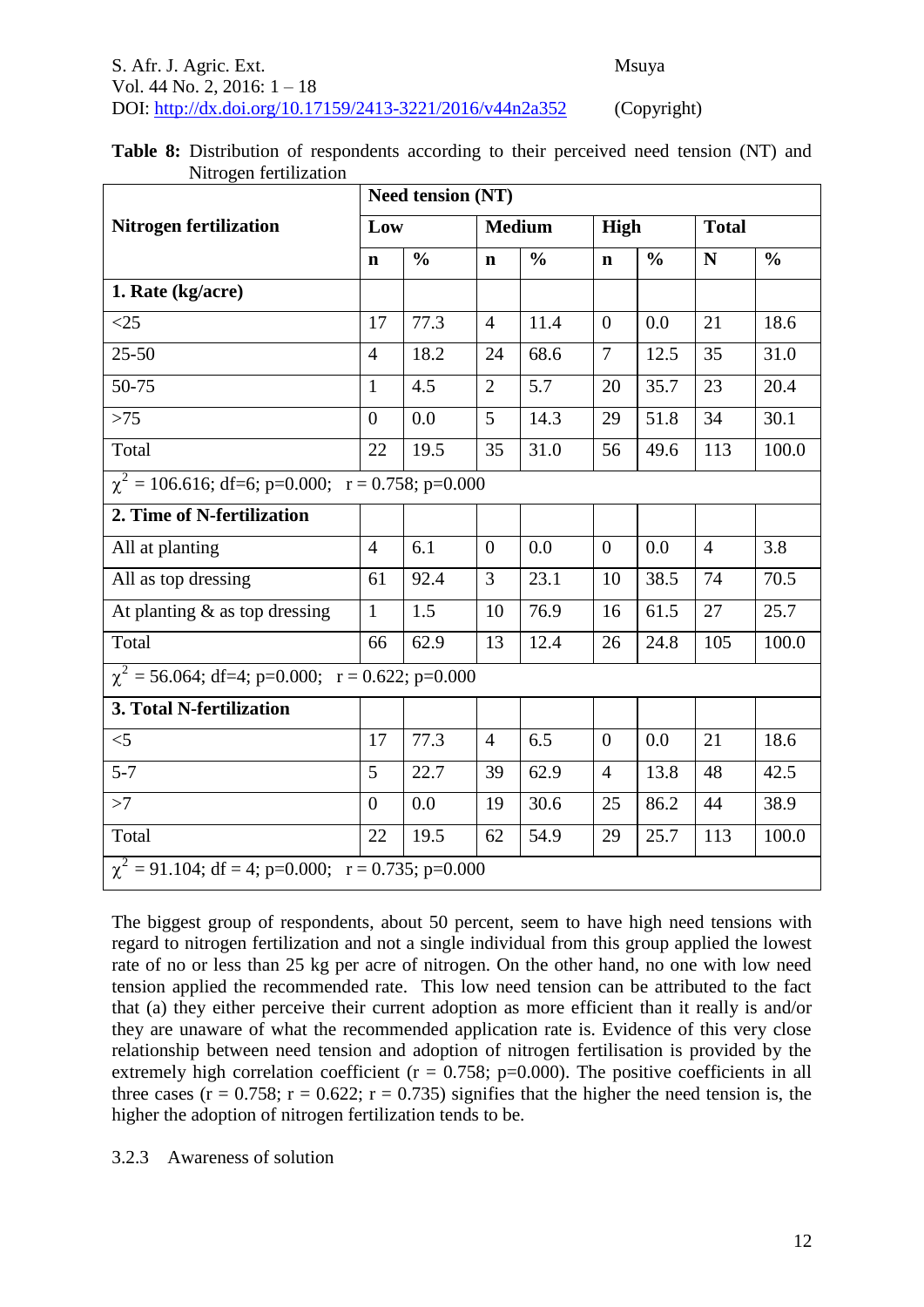#### S. Afr. J. Agric. Ext. Msuya Vol. 44 No. 2, 2016: 1 – 18 DOI: http://dx.doi.org/10.17159/2413-3221/2016/v44n2a352 (Copyright)

The aspect of awareness or knowledge looked at in this study is the knowledge in respect of the application of recommended innovation or practices. It refers to an awareness of recommended solutions or the optimum that is achievable in terms of efficiency Düvel (1991). This aspect has been found to be important in determining the adoption behaviour by other researchers like Düvel (1991) and Msuya (2007). Table 9 below presents the findings of the relationship between knowledge or awareness of the recommended practice, in this case the recommended nitrogen fertilization.

| recommendations<br><b>Awareness</b>                  |             |                  |                |               |                |               |  |  |  |
|------------------------------------------------------|-------------|------------------|----------------|---------------|----------------|---------------|--|--|--|
|                                                      |             | <b>Not aware</b> | Aware          |               | <b>Total</b>   |               |  |  |  |
| <b>Nitrogen fertilization</b>                        | $\mathbf n$ | $\frac{0}{0}$    | $\mathbf n$    | $\frac{0}{0}$ | $\mathbf n$    | $\frac{0}{0}$ |  |  |  |
| 1. Rate (kg/acre)                                    |             |                  |                |               |                |               |  |  |  |
| <25                                                  | 15          | 26.3             | 6              | 10.7          | 21             | 18.6          |  |  |  |
| $25 - 50$                                            | 25          | 43.9             | 10             | 17.9          | 35             | 31.0          |  |  |  |
| 50-75                                                | 8           | 14.0             | 15             | 26.8          | 23             | 20.4          |  |  |  |
| $>75$                                                | 9           | 15.8             | 25             | 44.6          | 34             | 30.1          |  |  |  |
| Total                                                | 57          | 50.4             | 56             | 49.6          | 113            | 100.0         |  |  |  |
| $\chi^2$ = 19.938; df=3; p=0.000; r = 0.391; p=0.000 |             |                  |                |               |                |               |  |  |  |
| 2. Time of fertilization                             |             |                  |                |               |                |               |  |  |  |
| All at planting                                      | 3           | 4.1              | $\mathbf{1}$   | 3.1           | $\overline{4}$ | 3.8           |  |  |  |
| All as top dressing                                  | 61          | 83.6             | 13             | 40.6          | 74             | 70.5          |  |  |  |
| At planting $\&$ as top dressing                     | 9           | 12.3             | 18             | 56.3          | 27             | 25.7          |  |  |  |
| Total                                                | 73          | 69.5             | 32             | 30.5          | 105            | 100.0         |  |  |  |
| $\chi^2$ = 22.566; df=2; p=0.000; r = 0.416; p=0.000 |             |                  |                |               |                |               |  |  |  |
| 3. Total N-fertilization                             |             |                  |                |               |                |               |  |  |  |
| $<$ 5                                                | 14          | 25.5             | $\overline{7}$ | 12.1          | 21             | 18.6          |  |  |  |
| $5 - 7$                                              | 30          | 54.5             | 18             | 31.0          | 48             | 42.5          |  |  |  |
| >7                                                   | 11          | 20.0             | 33             | 56.9          | 44             | 38.9          |  |  |  |
| Total                                                | 55          | 48.7             | 58             | 51.3          | 113            | 100.0         |  |  |  |

| Table 9: Distribution of respondents according to their awareness and Nitrogen fertilizer |  |  |  |  |  |
|-------------------------------------------------------------------------------------------|--|--|--|--|--|
| recommendations                                                                           |  |  |  |  |  |

According to Table 9 the general awareness is low, with only 49.6, 30.5, 51.3 percent respondents being aware of the recommended rate, time and total nitrogen fertilization, respectively. This is an indication of the work still to be done by extension agents as far as creating an awareness of the recommended nitrogen fertilization is concerned. The consequence of unawareness is expected to be reflected in the adoption rate attained. This is

 $\chi^2 = 16.265$ ; df=2; p=0.000; r =0.344; p = 0.000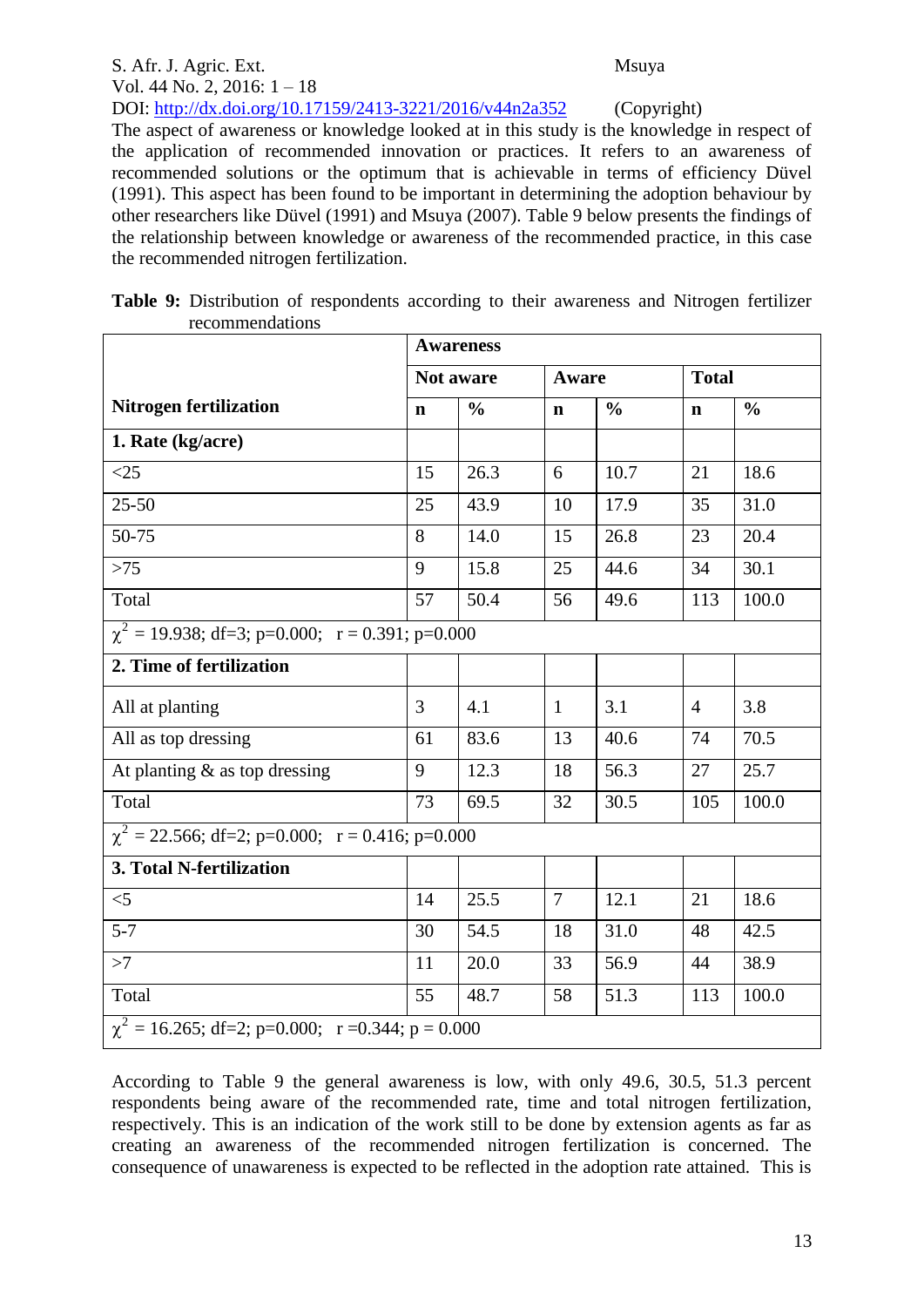#### S. Afr. J. Agric. Ext. Msuya Vol. 44 No. 2, 2016: 1 – 18 DOI: http://dx.doi.org/10.17159/2413-3221/2016/v44n2a352 (Copyright) in fact the case. In all aspects there is a highly significant correlation at 1 percent level of probability with between awareness of the recommended nitrogen fertilisation.

## 3.2.4 Prominence

According to Düvel (1975), prominence is synonymous with Rodger's (1995) concept of relative advantage, which he defines as the degree to which an innovation is perceived as being better than the idea it supersedes. Prominence on the other hand, was introduced to replace the global concept of relative advantage and is a measure of how prominent or how much more or less advantageous or attractive the innovation as a whole is, relative to the other alternative. The necessity for this global comparison lies in the phenomenon that innovation are frequently perceived very positively but nevertheless not implemented, simply because another alternative is preferred, that is perceived to be more prominent (Düvel, 1991). It is consequently expected that the more prominent the recommended nitrogen fertilization is perceived to be relative to other alternatives, the more likely it will be adopted. Findings relating to this assumption are summarised in Table 10.

|  | Table 10: Distribution of respondents according to their perceived prominence of the |  |  |  |  |  |
|--|--------------------------------------------------------------------------------------|--|--|--|--|--|
|  | recommended nitrogen fertilization and its adoption.                                 |  |  |  |  |  |

|                                                         | Prominence                                            |               |                  |               |              |               |                |               |  |  |  |  |
|---------------------------------------------------------|-------------------------------------------------------|---------------|------------------|---------------|--------------|---------------|----------------|---------------|--|--|--|--|
| <b>Nitrogen fertilization</b>                           | Low                                                   |               | <b>Medium</b>    |               | High         |               | <b>Total</b>   |               |  |  |  |  |
|                                                         | $\mathbf n$                                           | $\frac{0}{0}$ | $\mathbf n$      | $\frac{0}{0}$ | $\mathbf n$  | $\frac{0}{0}$ | $\mathbf n$    | $\frac{0}{0}$ |  |  |  |  |
| 1. Rate (kg/acre)                                       |                                                       |               |                  |               |              |               |                |               |  |  |  |  |
| $<$ 25                                                  | 13                                                    | 76.5          | 5                | 17.9          | 3            | 4.4           | 21             | 18.6          |  |  |  |  |
| $25 - 50$                                               | $\overline{4}$                                        | 23.5          | 22               | 78.6          | 9            | 13.2          | 35             | 31.0          |  |  |  |  |
| 50-75                                                   | $\overline{0}$                                        | 0.0           | $\boldsymbol{0}$ | 0.0           | 23           | 33.8          | 23             | 20.4          |  |  |  |  |
| $>75$                                                   | $\theta$                                              | 0.0           | $\mathbf{1}$     | 3.6           | 33           | 48.5          | 34             | 30.1          |  |  |  |  |
| Total                                                   | 17                                                    | 15.0          | 28               | 24.8          | 68           | 60.2          | 113            | 100.0         |  |  |  |  |
| $\chi^2$ = 100.265; df=6; p=0.000; r = 0.732; p = 0.000 |                                                       |               |                  |               |              |               |                |               |  |  |  |  |
| 2. Time of fertilization                                |                                                       |               |                  |               |              |               |                |               |  |  |  |  |
| All at planting                                         | $\overline{4}$                                        | 6.3           | $\boldsymbol{0}$ | 0.0           | $\theta$     | 0.0           | $\overline{4}$ | 3.8           |  |  |  |  |
| All as top dressing                                     | 58                                                    | 92.1          | $\overline{4}$   | 30.8          | 12           | 41.4          | 74             | 70.5          |  |  |  |  |
| At planting $\&$ as top dressing                        | $\mathbf{1}$                                          | 1.6           | 9                | 69.2          | 17           | 58.6          | 27             | 25.7          |  |  |  |  |
| Total                                                   | 63                                                    | 60.0          | 13               | 12.4          | 29           | 27.6          | 105            | 100.0         |  |  |  |  |
| $\chi^2$ = 49.272; df=4; p=0.000; r = 0.599; p=0.000    |                                                       |               |                  |               |              |               |                |               |  |  |  |  |
| 3. Total N-fertilization                                |                                                       |               |                  |               |              |               |                |               |  |  |  |  |
| $<$ 5                                                   | 13                                                    | 76.5          | $\overline{7}$   | 11.1          | $\mathbf{1}$ | 3.0           | 21             | 18.6          |  |  |  |  |
| $5 - 7$                                                 | $\overline{4}$                                        | 23.5          | 38               | 60.3          | 6            | 18.2          | 48             | 42.5          |  |  |  |  |
| $\overline{z}$                                          | $\overline{0}$                                        | 0.0           | 18               | 28.6          | 26           | 78.8          | 44             | 38.9          |  |  |  |  |
| Total                                                   | 17                                                    | 15.0          | 63               | 55.8          | 33           | 29.2          | 113            | 100.0         |  |  |  |  |
|                                                         | $\chi^2$ = 69.401; df=4; p=0.000; r =0.647; p = 0.000 |               |                  |               |              |               |                |               |  |  |  |  |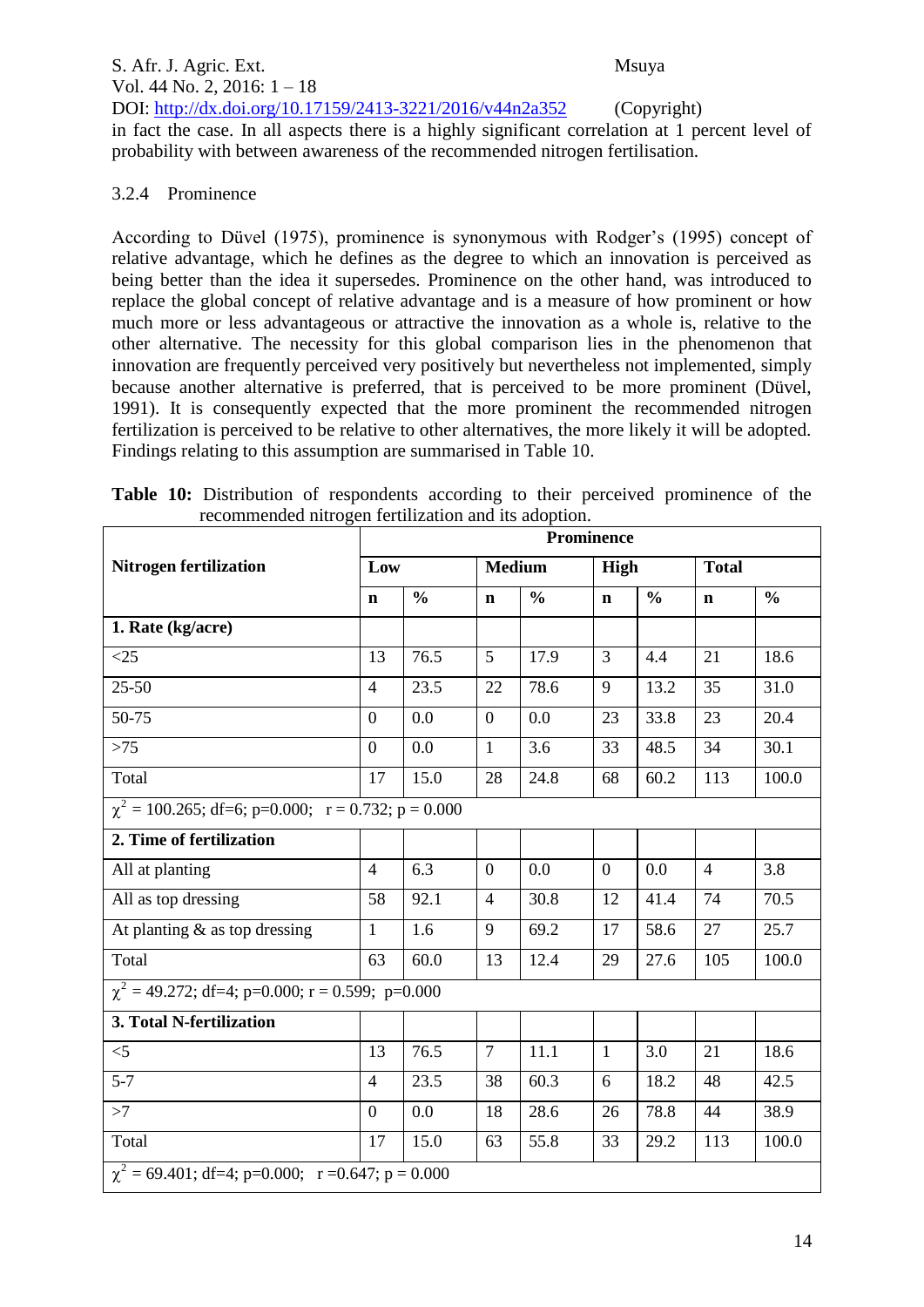| S. Afr. J. Agric. Ext.                                   | <b>Msuva</b> |
|----------------------------------------------------------|--------------|
| Vol. 44 No. 2, 2016: $1-18$                              |              |
| DOI: http://dx.doi.org/10.17159/2413-3221/2016/v44n2a352 | (Copyright)  |

Again in all nitrogen fertilization practices there is a very close relationship between the perceived prominence and adoption. The importance of this intervening variable is further emphasised by the indications that it is almost a precondition of adoption, although its prevalence does not necessarily guarantee it. It is noteworthy, for example that not a single individual with a low prominence perception (and only one with a medium perception) adopted the recommended level of nitrogen fertilisation.

#### 3.2.5 Total influence of intervening variables

For purposes of a more accurate analysis of the various intervening variables, as well as for a holistic overview of their total influence on practice adoption, a linear regression analysis was conducted and the results presented in Table 11.

| <b>Variable</b>               | <b>Beta</b> |          | р     |
|-------------------------------|-------------|----------|-------|
| (Constant)                    |             | 3.314    | 0.001 |
| Efficiency misperception (EM) | $-0.281$    | $-3.874$ | 0.000 |
| Need tension                  | 0.411       | 5.582    | 0.000 |
| Awareness                     | 0.085       | 1.584    | 0.116 |
| Prominence                    | 0.250       | 3.730    | 0.000 |

**Table 11:** Influence of intervening variables on adoption of nitrogen fertilization

 $R^2 = 0.74.8$ , p = 0.000

The need aspects namely, need tension and the efficiency misperception seem to have the biggest influence on the adoption of the recommended rate of nitrogen fertilization. They are followed by prominence, which similarly contributes in a highly significant degree to the variance in adoption. Awareness is the only intervening variable, which does not contribute in a significant way to the variation in adoption, and this can probably be attributed to its inaccurate measurement. The total influence of all intervening variables on adoption behaviour is highly significant. As indicated in Table 11 they explain 74.8 percent of the adoption variance, which is reflected in R square of 0.748.

3.2.6 Comparison between independent and intervening variables.

Having assessed the influence of independent and intervening variables in the previous sections, this part provides a brief summary of the comparison between the two, with the view of shedding light on which variables are more important in predicting the adoption decision or adoption behaviour of maize growers as far as nitrogen fertilizer application in the study area is concerned. Figure 1 summarizes the results.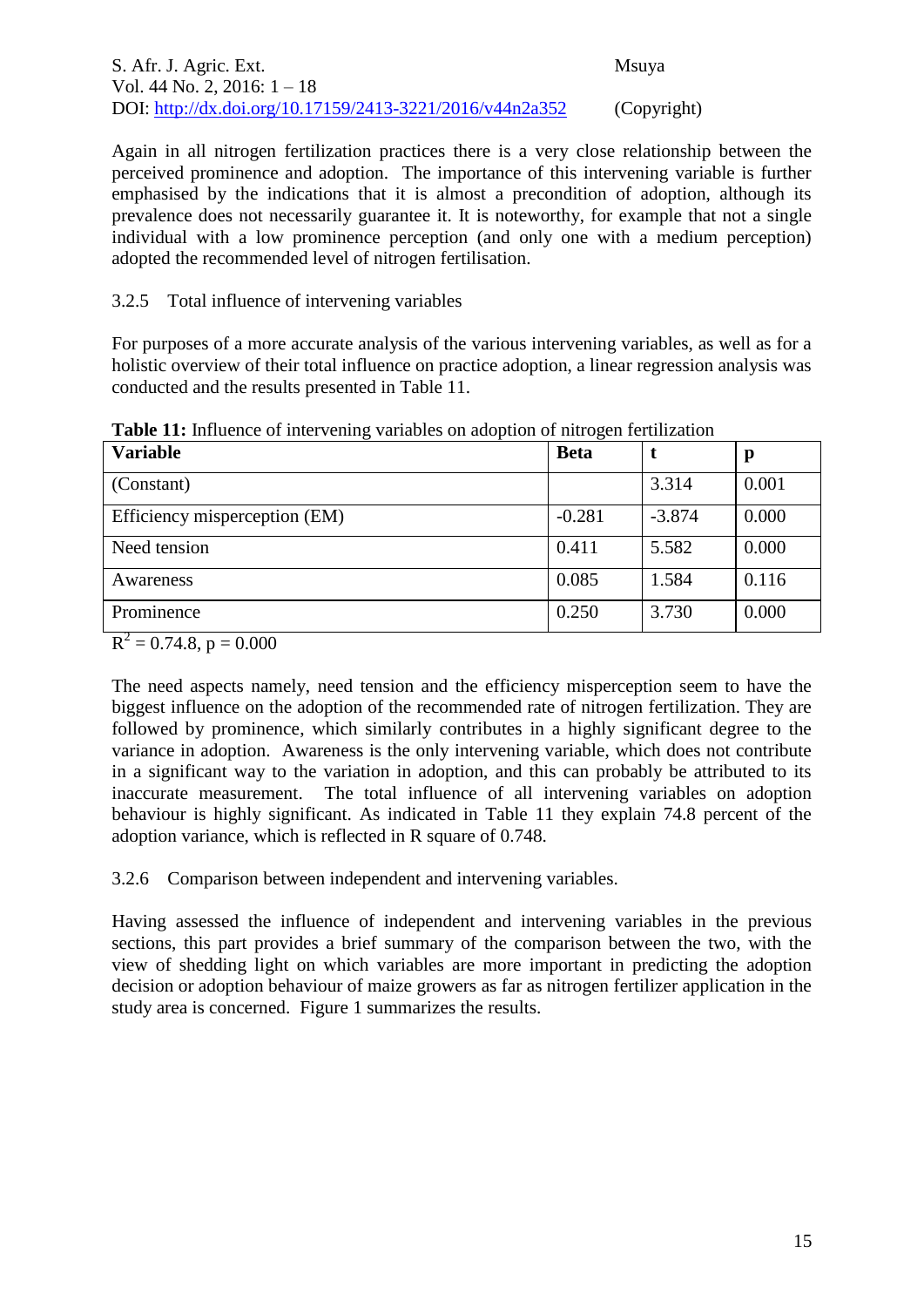S. Afr. J. Agric. Ext. Msuya Vol. 44 No. 2, 2016: 1 – 18 DOI: http://dx.doi.org/10.17159/2413-3221/2016/v44n2a352 (Copyright)

**Independent variables Intervening variables Adoption behaviour** Total Independent variables 29.5% Total Intervening variables 74.8 %

**Figure 1:** Comparative contribution of independent and intervening variables on adoption behaviour

As presented in Fig 1 the total influences of the two variables on adoption behaviour are quite different as can clearly seen in their percentage contributions. The total influence of intervening variables explains up to 74.8 percent while independent variables contribute only at 29.5 percent. The findings are in support of other research findings, which state that the influence of intervening variables on adoption decision is higher than that of the independent variables (Düvel, 1975; Botha, 1985; Düvel & Scholtz, 1986; Koch, 1986; Koch, 1987; Düvel, 1995; Habtemariam, 2004).

### **4. CONCLUSION AND RECOMMENDATIONS**

The study investigated the comparative role of independent and intervening variables in the adoption of Nitrogen fertilization in the study area. This study concludes that both set of variables play a significant role in influencing the adoption behaviour. However the role of intervening variables is much higher than that of independent variables. Taking into consideration that extension programs have been focusing much on addressing independent factors that have insufficiently addressed the problem of poor adoption; and inconsistency of research findings regarding the role of independent variables in determining the adoption of recommended technologies highlighted by numerous research findings, the extension system should adapt the extension programs to put great emphasis in the intervening variables considered to be the precursors of the adoption behaviour in order to address the problem of poor adoption.

For example awareness creation programs can be organized to farmers concerning the recommended Nitrogen fertilizers for maize production and the optimum level of adoption regarding the rate and time of fertilizer application. This understanding will avoid the problem of farmers overrating their adoption efficiency and create needs to adhere to correct recommendations that will enhance maize production in the Njombe District.

### **REFERENCES**

AGRICULTURE RESEARCH INSTITUTE - ARI UYOLE, 2006. ARI Uyole, 2006. Improved Maize Seed Systems to Meet Farmers Needs in Southern Highlands of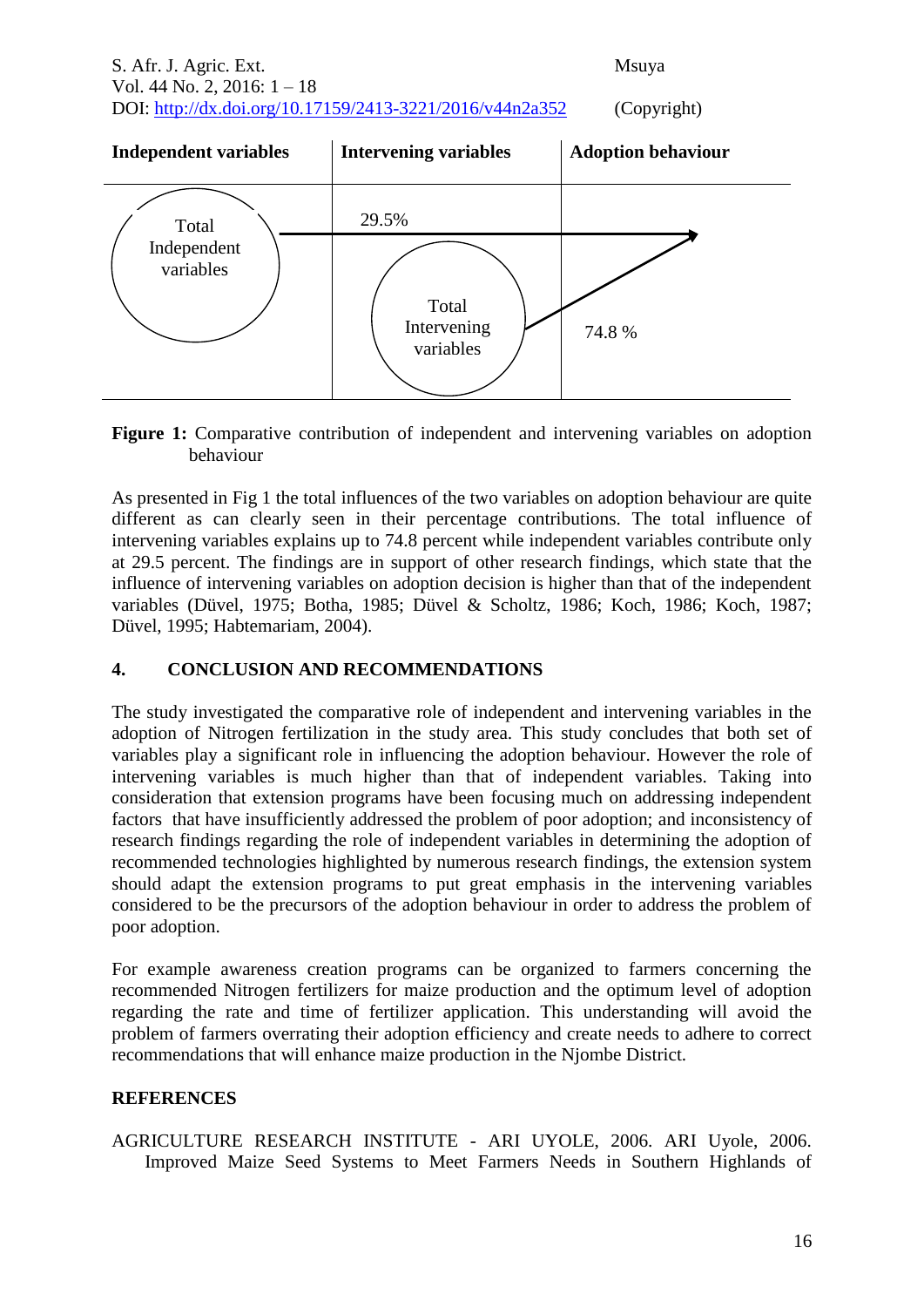#### S. Afr. J. Agric. Ext. Msuya

Vol. 44 No. 2, 2016: 1 – 18

DOI: http://dx.doi.org/10.17159/2413-3221/2016/v44n2a352 (Copyright)

- Tanzania and Similar High Potential Areas; Phase 2. R8406 (2005-2006). NR; International parkhouse Bradbourne Lane Aylesford, Kent, ME206SN - UK. 14 pp.
- ANOSIKE, N. & COUGHENOUR, C. M. 1990. The social-economic basis of farm enterprise diversification decision. Journal of Rural sociology 55 (1):1-24
- BOTHA, R. A. 1985. The influence of different perceptions on the adoption of practices related to draught resistance. *S. Afr. J. of Agric. Ext.* Vol. 15:25-31
- DÜVEL, G. H. 1991. Towards a model for the promotion of complex innovations through programmed extension. *S. Afr. J. of Agric. Ext.* Vol. 20:70-86
- DÜVEL, G. H & BOTHA, A. J. 1999. Human Constraints to Sustainable Agriculture in the arid regions of South Africa. The Journal of Agricultural Education and Extension. 6 (1): 47-60
- DÜVEL, G. H & SCHOLTZ, H. P. J. 1986. The non acceptability of recommended level management practices. *S. Afr. J. of Agric. Ext.* Vol. 15:1-10
- DÜVEL, G. H. 1975. The mediating functions of perception in innovation decision-making. *S. Afr. J. of Agric. Ext.* Vol. 4: 25-36.
- DÜVEL, G. H. 1995. Resistance against stock reduction: A cognitive Field Analysis. *S. Afr. J. of Agric. Ext.* Vol. 24:45-60
- GASS, G. M. & BIGS, S. D. 1993. Rural mechanization: A review of processes, policies, practice and literature. Project appraisal. 8 (3): 157-187.
- HABTEMARIAM, A. G. 2004. The Comparative influence of intervening variables in the adoption behaviour of maize and dairy farmers in Shashemene and Debrezeit, Ethiopia. A dissertation submitted in partial fulfilment of the requirements for the degree of doctor of philosophy in agricultural extension in the Department of Agricultural Economics, Extension and Rural Development, Faculty of Natural and Agricultural Sciences, University of Pretoria 584 pp.
- ISAAC, F. 2007. Ministry of Agriculture, Food security and Cooperatives Grades and Standards in the Fertilizer Sub-Sector in East and Central Africa - a Case of Tanzania: In Proceedings of a Workshop on Rationalization and Harmonisation of Policies, Regulations, Procedures. (Edited by Shetto M. C., Kawalama, P. M. and Kisamfu. V.), 23 August 2007 at Land Mark Hotel, Dar es Salaam, Tanzania. pp. 1 – 28.
- JEFREMOVAS, V. 1991. Loose women, virtuous wives and timid virgins: Gender and the control of resources in Rwanda". CJAS/RCEA. 25: 378-395.
- KALINEZA, H. M. M. 2000. Factors influencing the adoption of soil conservation measures: A case study in Gairo, Kilosa District. MSc. Thesis. Sokoine University of Agriculture, Morogoro, Tanzania.
- KILIMA, F. T. M. 2011. Participatory socio-economic and agronomic baseline survey report. 2009 SHP 016- Scaling Up Minjingu Phosphate Utilization for Balanced Fertilization of Crops in Tanzania. Sokoine University of Agriculture, Morogoro. Pg 51.
- KOCH, B. H. 1986. Perception Analysis as guideline in Agricultural Extension. *S. Afr. J. of Agric. Ext.* Vol. 15:19-24
- KOCH, B. H. 1987. Problem perception as precondition of behaviour change. *S. Afr. J. of Agric. Ext.* Vol. 16:19-25
- LUGEYE, S. 1994. The role of farmers' indigenous knowledge in natural resources and management. In: Proceeding of 1st Workshop on sustainable agriculture and conservation of environment. Edited by Hatibu, N.; Mafu, S.T.A. Machang'u R.S.; and Rutatora, D.F. 26-27 July 1994, Morogoro, Tanzania, pp. 116-125
- MSUYA, C. P. 2007. The Comparative role of intervening and independent variables in adoption behaviour of maize growers in Njombe District, Tanzania. Thesis for Award of PhD Degree at University of Pretoria, South Africa, 199 pp.